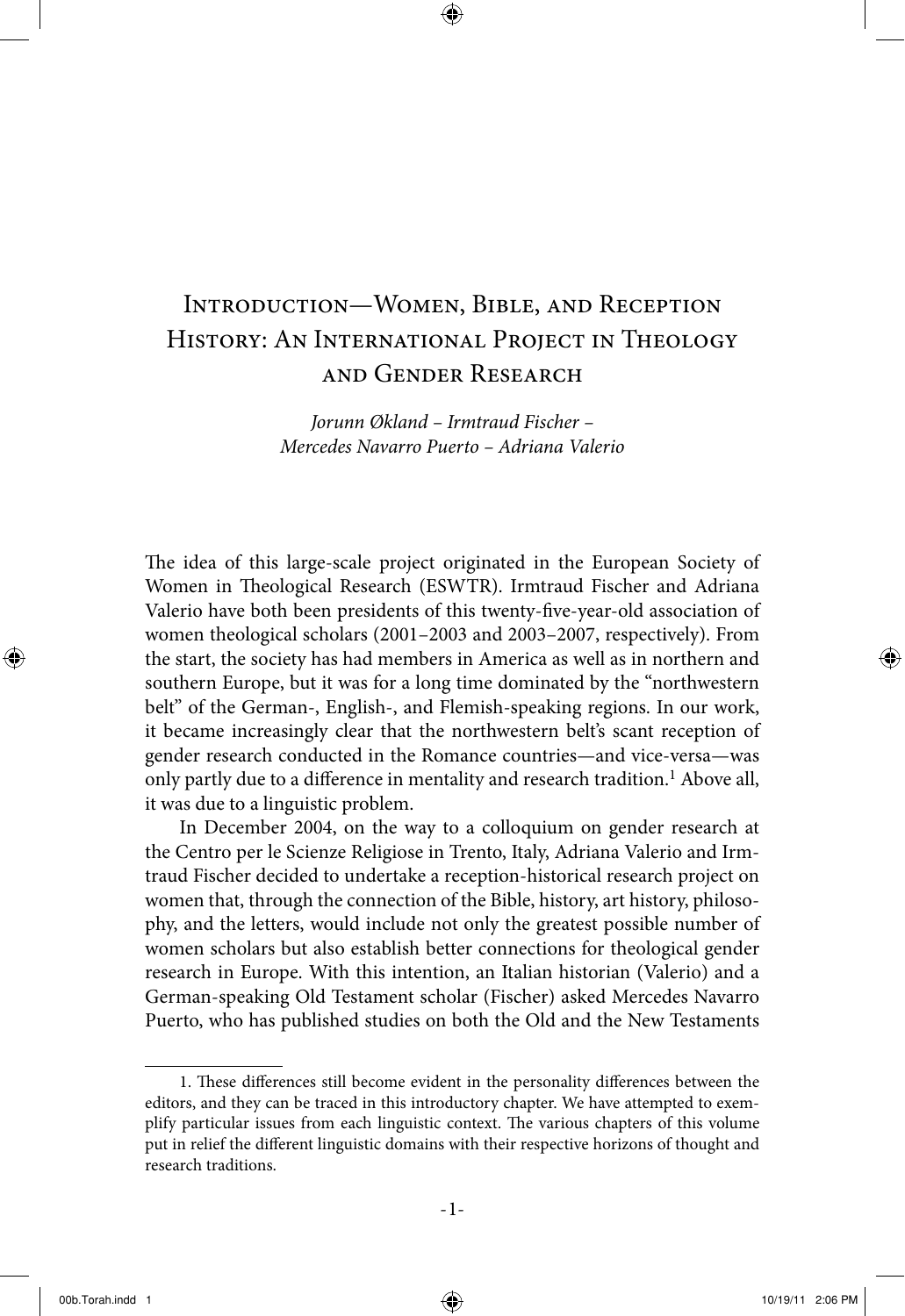⊕

and specializes in the psychology of religion, and Norwegian Jorunn Økland, who was at that time teaching New Testament studies in Sheffield, England, to collaborate as editors for the Spanish- and English-speaking regions. All four series editors, united by their common interest in the Bible and its reception history, came together for their first meeting in Naples in December 2006.

1. Description of the Project

# 1.1. A Vast Network of Linguistic Domains and Groups of Recipients

This project is ground-breaking not only in its focus on feminist-exegesis*cum-*reception-history but also in its large scale of international cooperation and multilingual character. The general editors entrust the responsibility for the various volumes to internationally recognized scholars. They, in turn, solicit contributions from researchers who are already distinguished through publications in their respective fields.

Each volume will be evaluated approximately one-and-a-half years before its publication in a dedicated research colloquium, where the contributions will be critically discussed. This will, on the one hand, guarantee their quality and, on the other hand, promote the creation of new networks of scholars working in the field of gender research in scientific communities of different linguistic regions.

The work will appear more or less simultaneously in four languages: English, Italian, German, and Spanish. This decision was a topic of hot discussion because some thought an English publication would suffice. Nevertheless, for several reasons we believe that the translations are useful even though they constitute the most costly aspect of this project.2 By publishing in four languages, we hope to extend the reception of the scientific literature appearing in each of the four linguistic areas into the other regions. Now, certainly, scholarly literature in English is noted internationally, while this cannot be generally said (any longer) about sound scholarship in the other three languages. Moreover, publications in the *lingua franca* are read more commonly in the scientific context than in the fields where theological research is applied in practice. So, in order to make the results of research on women also truly accessible to the general public interested in theology, translations are necessary.

 $\bigoplus$ 

<sup>2.</sup> We thank the Fondazione Valerio per la Storia delle Donne for spearheading the translation of this project.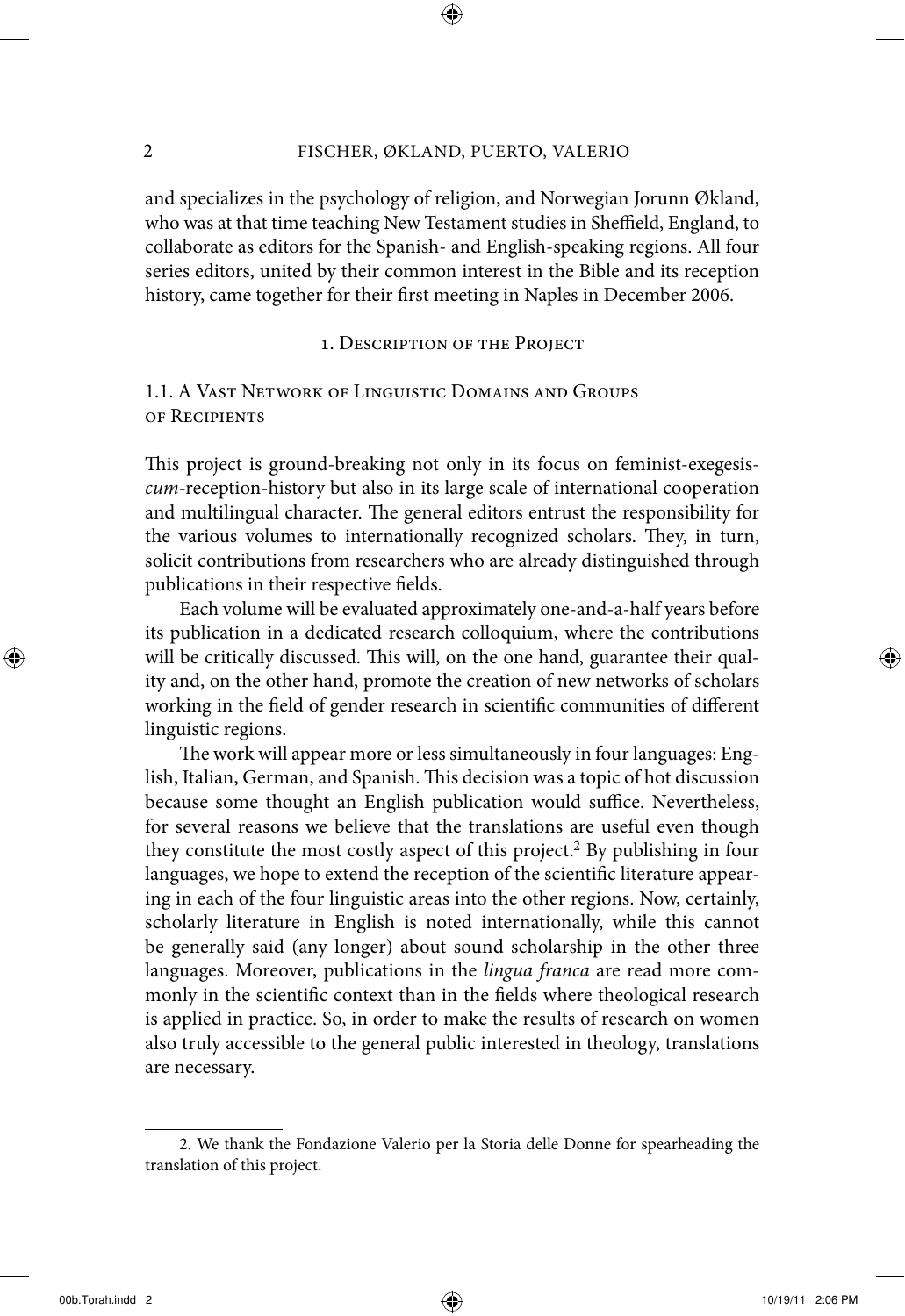⊕

These four languages represent linguistic communities in which gender research is already well underway. Certainly, it would also be useful to add French or at least one of the Slavic languages. However, it is a sad fact that thus far few scholars doing gender research in theology have published in these languages. The reasons for this situation are found in university systems that relegate the subject of theology almost exclusively to educational institutions (seminaries) supported by religious communities. Be that as it may, we make our best efforts to invite scholars from these linguistic areas to also contribute.

## 1.2. A Project in the History of Theology and Culture

Every research project has an academic context, with regional, historical, and sociological limitations. However, this cannot imply that the formulation of the research question is limited to this geographical, temporal, and social space.

#### 1.2.1. An *International* Project of *Western* Religious History

From its emergence, this project has been conceived with a focus on European theological research on women but, of course, with an international extension. Yet a research interest centered on Western culture can neither ignore the past five hundred years in North and South America nor exclude women and gender scholars of worldwide significance. The global outlook must above all be present in studies of biblical reception during the past two hundred years. We are conscious that "global" is a magic word that can in reality never be reached in the field of scholarship, since "global" in distinct questions can only be conceived regionally. Whoever is not conscious of this fact runs the risk of promoting a new form of colonialism. Europe has a colonial past and is still privileged in many ways, but the tiny continent of Europe is no longer the center of the world. Thus the mention of "Europe and the West" in this project is a sobering acknowledgement of our own limitations, not a self-celebratory form of universalism. We need to explore new, decentered understandings of what Europe and the West is in a global context where the centers of gravity have shifted to the opposite side of the globe, above all to China. This situation frees us up to think more self-critically about our own history, also in gender terms.

The project was from the beginning envisioned as an ecumenical one, that is, with the possible collaboration of all main Christian denominations as well as Judaism. Given the history of its emergence, The Bible and Women is carried on by four Christian theologians from the different linguistic and scientific traditions in whose languages the work will be published. With respect to Judaism, American biblical scholar Adele Berlin is the advisor for

⊕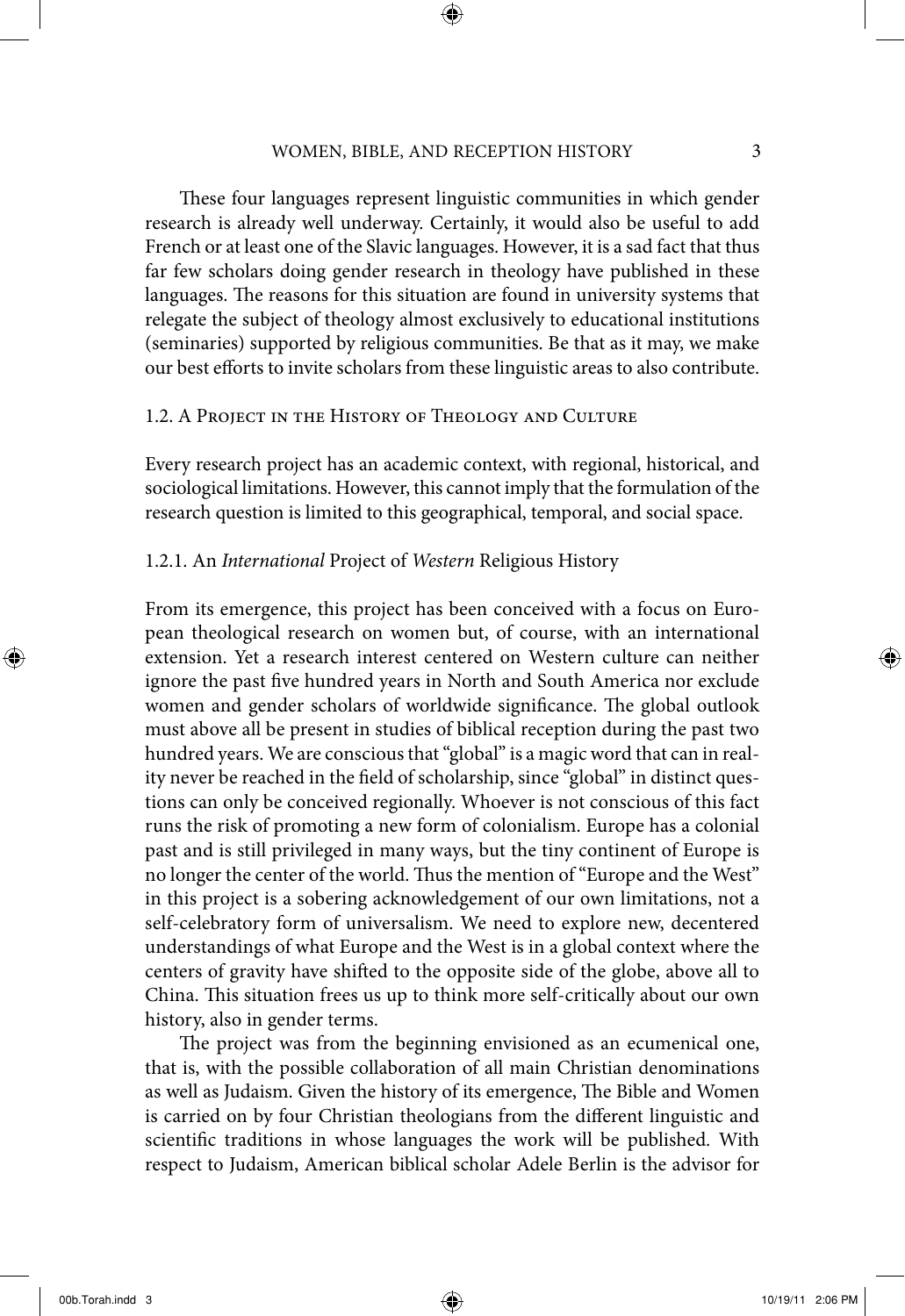the entire series. Furthermore, there will be three volumes of reception history relative to the Hebrew Bible in Judaism, which also grounds the decision in favor of the canonical distribution and the order of the books as presented in the Hebrew Bible. Certain volume editors come from the Jewish tradition, and the attribution of the articles in the other volumes should, according to the principle of the greatest possible diversity, be made not only with respect to the linguistic regions but also with regard to religious denominations.

Who in the end becomes involved in this project thus depends on factors such as the distribution among different countries, linguistic groups, and religious contexts. Male scholars who openly address the questions of gender research and have conducted pertinent studies are also invited to collaborate. However, should some volumes nevertheless give more importance to a particular region or context or contain only a small number of contributions from men, this may be because of different research specializations or because of refusals due to the impossibility of collaboration within a set time limit.

## 1.2.2. *The* Book of Western Culture as an Object of Research

The Bible is considered *the* book of Western culture. Undoubtedly, no other written work has so fundamentally influenced this culture as the Bible, which originated mainly in Israelite/Jewish cultures in the southwestern corner of Asia and in the Mediterranean world. From ethics through to legal conceptions to philosophy and art, this book has had an imposing effect. Each generation, region, and epoch actualizes different aspects of the Bible's meaning potential, and these actualizations have in turn accumulated to an extremely variegated reception history. Some of the actualizations may appear to be episodic curiosities, while others have formed the mainstream of biblical exegesis. Nevertheless, for almost all periods and contexts, it is possible to recognize that biblical actualizations by women are numerically few and that, in most cases, women's traditions were marginalized or even interrupted. Even a brilliant biblical exegesis such as that represented by Christine de Pizan's *City of the Ladies* received opposition in its own time, and, although it certainly remained present for a long time in discussions about the history of interpretation and culture, it was finally intentionally forgotten, and feminist researchers had to recover it anew in the modern period.3

<sup>3.</sup> One of the most outstanding projects in the history of exegesis is the series of volumes edited by Giuseppe Barbaglio, La Bibbia nella Storia (Bologna: Edizione Dehoniane, 1985–), whose most recent volume is Adriana Valerio, ed., *Donne e Bibbia: Storia ed Esegesi* (La Bibbia nella Storia 21; Bologna: Edizione Dehoniane, 2006).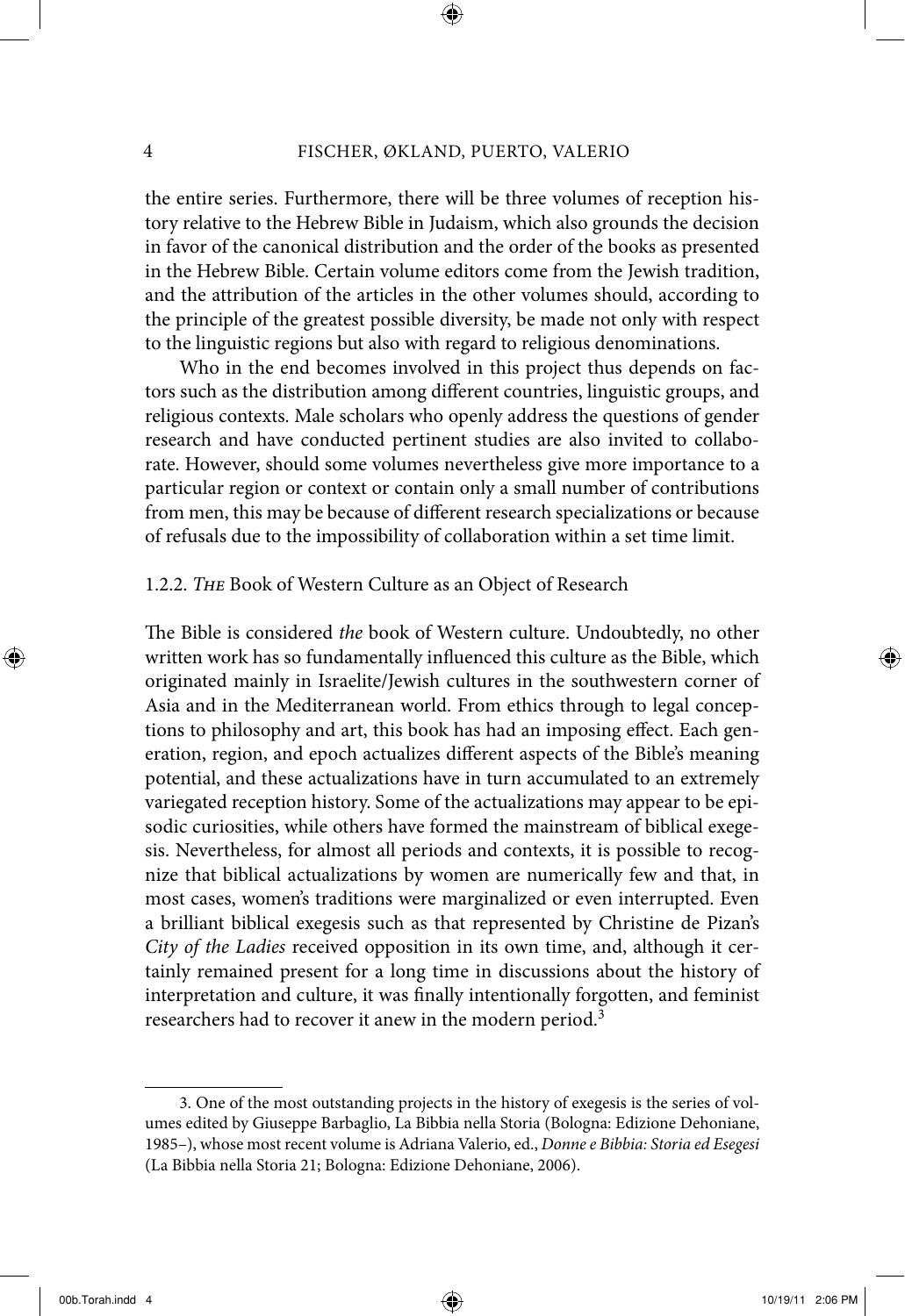⊕

1.2.3. Women's History is No Independent Chapter but an Integral Part of History

This research project aims to bring to light the reception by women that has either been ignored or marginalized by the malestream history of exegesis or only considered to be of regional significance; it does not, however, intend to write a history that merely compensates for the exclusions of previous malestream scholarship. In fact, that would mean simply adding one distinctive chapter—albeit a long one—to the reception history that has already been established. Biblical interpretation by women and the exegesis of biblical texts concerning women do not represent compensations to a global vision largely developed as "his-story."4 Actually, this "reception his-story" excludes large bodies of relevant material and must therefore be fundamentally rewritten: reception history, like general history, may only bear this title if it does not exclude half of the population as a priori insignificant. The present project, therefore, is not satisfied with exploring some niches; it enters into mainstream research discussions, for instance by introducing archive materials that have been neglected for a long time (in part even because access to them was denied), by raising necessary gender-relevant questions and hermeneutic discussions, or by pointing out the areas where religious communities seem to want to avoid inculturation. They are all too frequently the areas that constitute the cornerstones of an egalitarian order with respect to gender, social status, and ethnic background.

#### 1.2.4. The Inculturation of the Bible in Societies with Gender Democracy

Until this day, the theological argument for maintaining gender inequality in many religious contexts (especially in the Catholic Church) draws on biblical texts *and* church tradition. It has gradually become clearer, thanks to highly developed hermeneutics and historical research on the Bible, that the Bible cannot be used to legitimize oppression of women and/or marginalization of their concerns. At best, some of its individual texts can be applied to such purposes. Since this is also becoming progressively clear to the churches that reject the equality of the sexes, the legitimization of the prevalence of the

⊕

<sup>4.</sup> This term, borrowed from feminist historiography, has already been introduced into the discourse of feminist-theological historiography by Charlotte Methuen. See her "Stranger in a Strange Land: Reflections on History and Identity," in *Feministische Zugänge zu Geschichte und Religion* (ed. Angela Berlis and Charlotte Methuen; Jahrbuch der Europäischen Gesellschaft für theologische Forschung von Frauen 8; Leuven: Peeters, 2000), 41–68.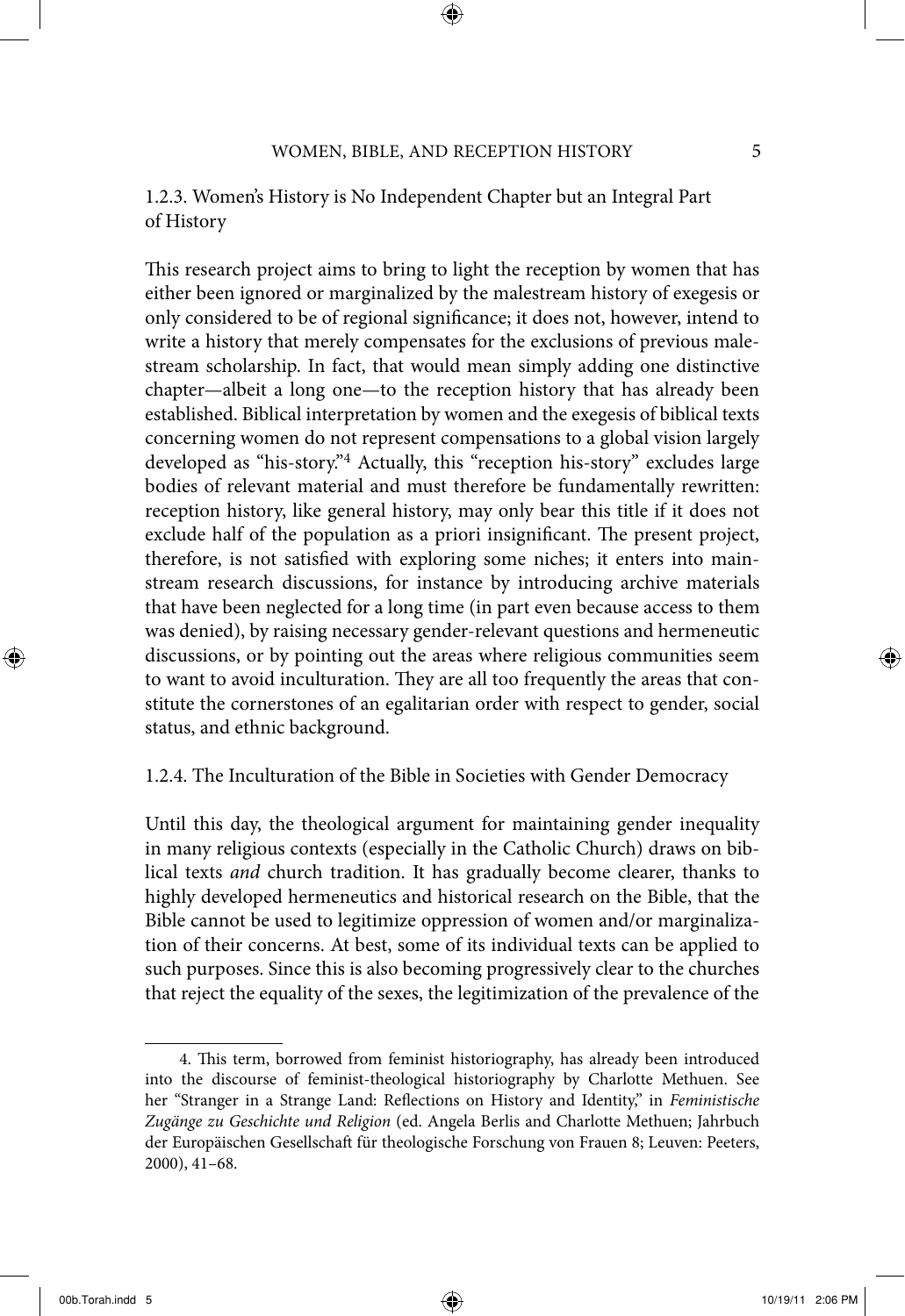⊕

male gender is increasingly based on "the weight of the tradition." Of course, certain traditions are widespread and in many ways more effective than the biblical texts themselves, for example, the exegesis of the paradise narrative. The entire development of tradition, which is an integral part of divine revelation both in Judaism and in some parts of Christianity, has nevertheless still been insufficiently exposed to critical analysis. In the absence of such indepth scrutiny and analysis, the formulation of generalizing arguments that apply constantly throughout history in favor of a seamless patriarchal tradition proves very problematic.

The project The Bible and Women accordingly understands itself as that contemporary part of reception history that attempts to actualize the Bible and its history of exegesis for societies with gender democracy and to track biblical views of the relation between the genders as well as their cultural development. From this point of view, the project is an attempt at inculturation, which inquires the possibilities of a gender-fair, biblically reasoned theological anthropology, and in the process critically considers Scripture and tradition because each one of them cannot alone eradicate invalid arguments used, especially in ultraconservative circles.

Now, Scripture and tradition certainly do not have the same value in all churches. The Protestant Christian denominations that do not operate with a clear notion of "tradition" (or even reject tradition as authority) still *function*  as traditions when analyzed in an etic (i.e., from the outside) perspective. Even when studying reception history in a narrow sense, as a sequence of authoritative biblical interpretations, it is clear that also the authoritative interpreters in the Protestant tradition who all claim to adhere to *sola scriptura* have read this Scripture in radically different ways and that their differences can be partly traced back to reading conventions—that is, traditions for dealing with the text—as well as to the interpreters' historical contexts.

#### 1.2.5. Without the Pretension of Encyclopedic Exhaustiveness

The Bible and Women is not only an ambitious project through its international elaboration of the subject matter but also because it seeks to cover all the periods of reception history primarily in Western culture. Of the projected volumes, following the logic of the distribution of the canon, five in all will deal with the Bible, three with the Hebrew Bible and two with the New Testament. The subsequent volumes will attempt to cover, without gaps, the history of inculturated biblical reception, particularly in the four linguistic regions. This enterprise explains the subtitle "Encyclopedia" present in some versions of this work. It refers to the *integral* and *continuous* nature of the historical treatment of the *subject matter*, not, however, to a pretension to cover every-

⊕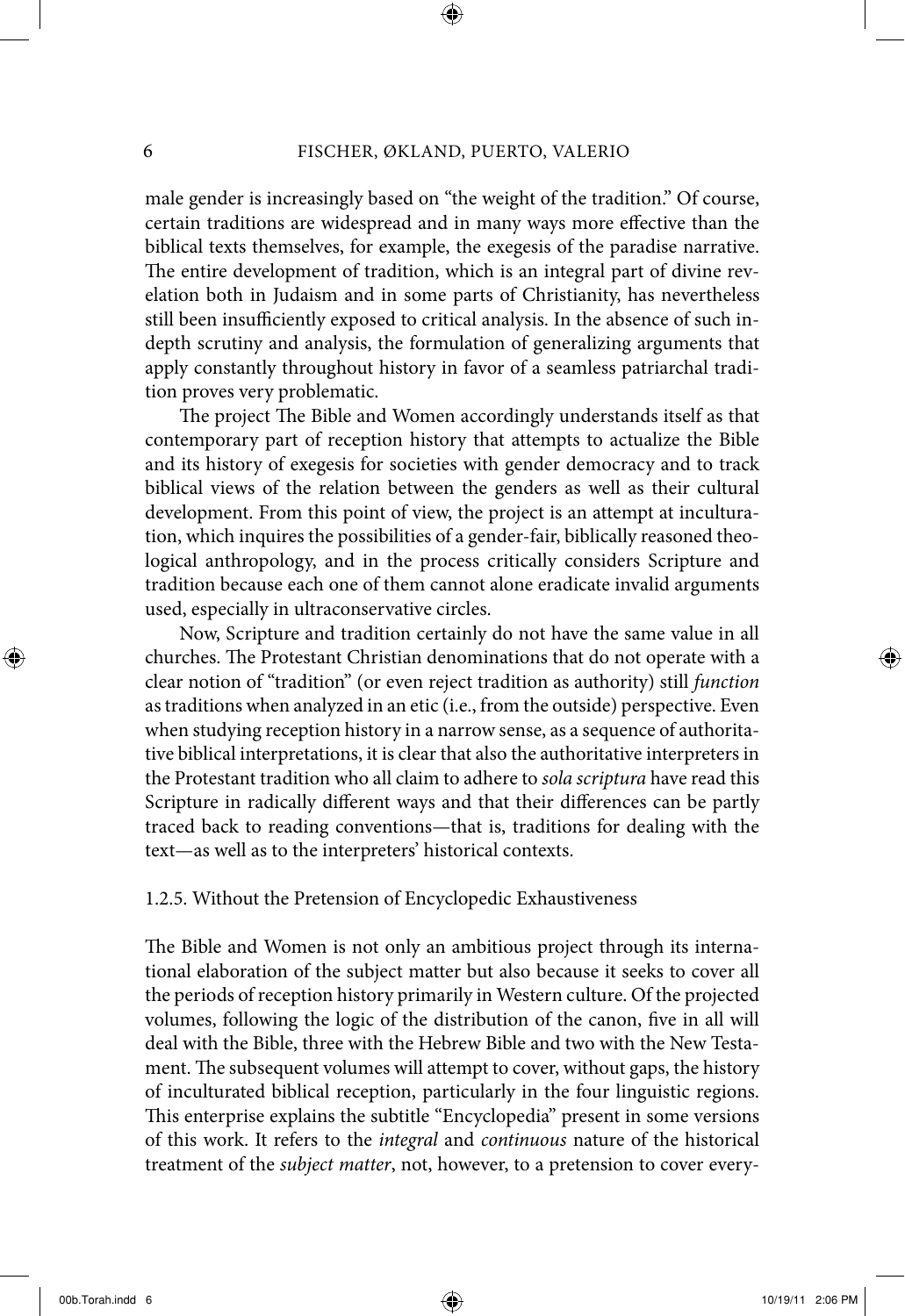thing exhaustively. The separate volumes will assemble neither all the biblical interpretations of a given period nor pretend to study geographically all the centers of exegesis. The term "encyclopedia" expresses the common concept of the volumes, that they are *not* a series of feminist essays on the topic of reception history.5 The Bible and Women is neither an encyclopedia with entries on individual women of the Bible<sup>6</sup> or individual woman exegetes<sup>7</sup> nor a series aiming at making women of the Bible visible and reading them from a gendercritical perspective;<sup>8</sup> moreover, it is not a feminist commentary on the Bible<sup>9</sup> with an attached *Wirkungsgeschichte*, nor is it a reception history of the female biblical characters<sup>10</sup> throughout different periods. The project indeed intends to present in an *exemplary way* the entire history of the Bible and its interpretation with regard to women and gender-relevant questions for the cultural regions dealt with. While the volumes will cover the first millennium of reception history mainly in the geographical regions of the Mediterranean and to a certain extent Europe, in the course of the second millennium the perspective constantly widens, from the *conquistadores* who in their own particular way brought the Bible to today's South America, then in the nineteenth century, when European missionary societies brought the Bible to Africa and Eastern Asia. A fully global view is reached with volume 9, which will deal with academic feminist exegesis in the twentieth century.

8. Collections of this kind exist in all four languages. See, for example, in Spanish, the different volumes of the collection En clave de mujer, edited by I. Gómez-Acebo, and Aletheia, edited by ATE (Asociación de Teólogas Españolas).

9. In contrast to Carol A. Newsom and Sharon H. Ringe, eds., *The Women's Bible Commentary: Expanded Edition with Apocrypha* (Louisville: Westminster John Knox, 2003), as well as to Louise Schottroff and Marie-Theres Wacker, eds., *Kompendium Feministische Bibelauslegung* (3rd ed.; Gütersloh: Gütersloher Verlagshaus, Sonderausgabe, 2007), who comment on the biblical books. All these works are invaluable resources for our project.

10. On this, see, for example, Andrea Taschl-Erber, *Maria von Magdala—erste Apostolin? Joh 20,1–18: Tradition und Relecture* (Freiburg im Breisgau: Herder, 2007); and John L. Thompson, *Writing the Wrongs: Women of the Old Testament among Biblical Commentators from Philo through the Reformation* (Oxford: Oxford University Press, 2001).

00b.Torah.indd 7 10/19/11 2:06 PM 00b.Torah.indd 7

⊕

<sup>5.</sup> In contrast to the volumes in the Feminist Companion to the Bible series edited by Athalya Brenner (18 vols.; Sheffield: Sheffield Academic Press, 1993–2001).

<sup>6.</sup> In contrast to Carol Meyers, Toni Craven, and Ross S. Kraemer, eds., *Women in Scripture: A Dictionary of Named and Unnamed Women in the Hebrew Bible, the Apocryphal/Deuterocanonical Books, and the New Testament* (Grand Rapids: Eerdmans, 2001).

<sup>7.</sup> The volumes of Elisabeth Gössmann, ed., *Das wohlgelahrte Frauenzimmer* (8 vols. and a special volume; Archiv für philosophie- und theologiegeschichtliche Frauenforschung; Munich: Iudicium, 1984–2004), are devoted to writings of individual women who also commented on the Bible.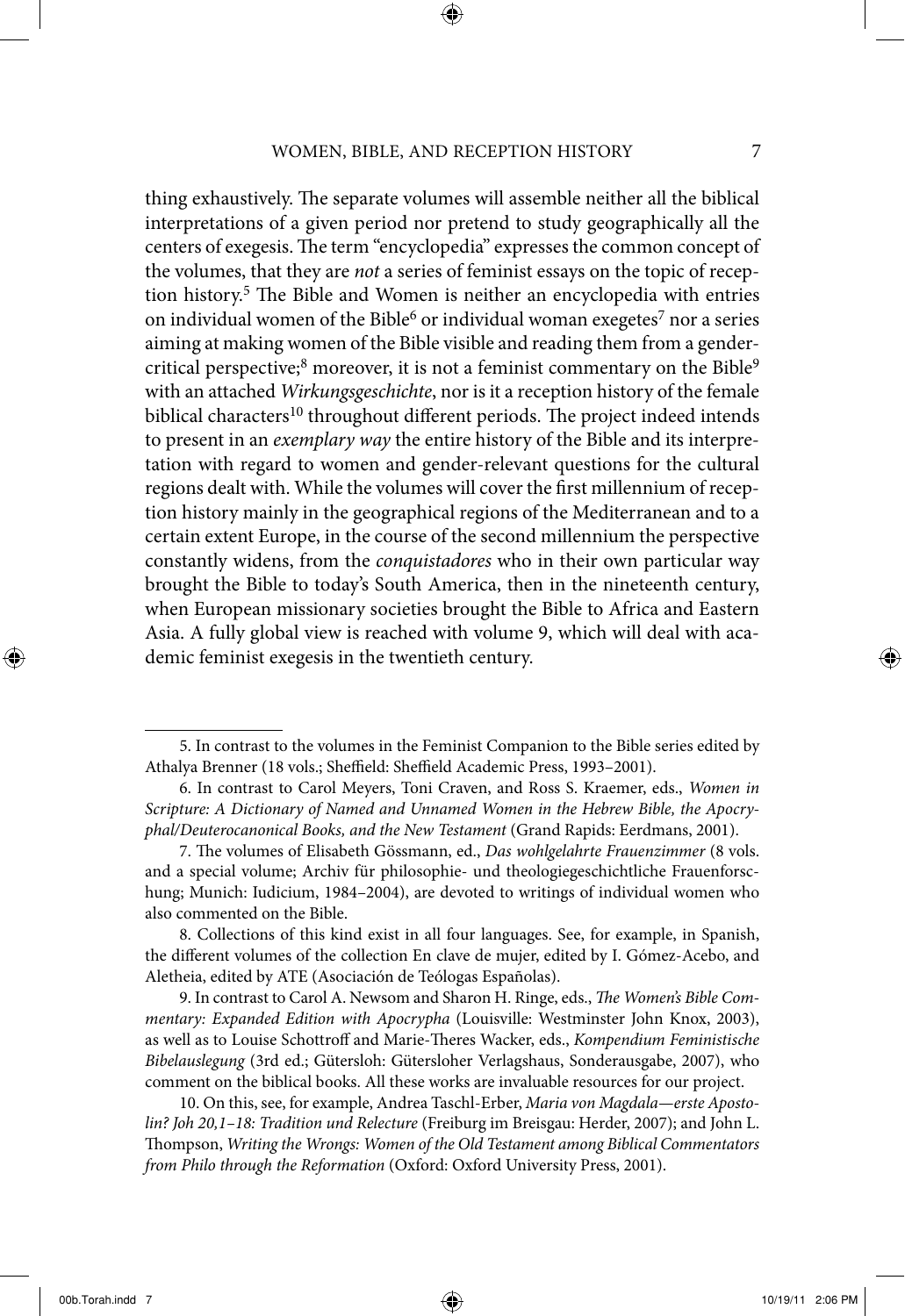⊕

#### 1.2.6. The Reception of the Bible Does Not Occur Only in Exegesis

Bible reception does not, however, take place only in theological research. *Reception in art* has been at least as influential as that in exegesis. We are thinking above all of visual arts, paintings and statuary, although also of music and literature. Apart from some particular periods and cultural locations, biblical texts that have formed part of the (often subconscious) cultural code of the West until today have not been directly influential in their own right but rather exercised their influence through their own emulations, interpretations, and configurations in such other media as art, literature, liturgies, and sermons.

Throughout the majority of the history of Christianity, ordinary Christians have not personally owned a Bible or even been able to read the Bible. Even fewer have had the education needed to access the exegetical literature produced by and for the experts. Images, on the other hand, were available everywhere, and they taught illiterate believers the stories of the Bible. Furthermore, if much of the Bible is imaginative and visual, artists have often been better interpreters of such expressive forms than scholars. Some genres and media make certain readings possible that the other genres do not, and on this basis the preferred genres and media have also changed over time.

Accordingly, a section on iconography is planned for each period. For the volumes dealing with the Bible, this section will be predominantly archaeological; from the Middle Ages on, all the volumes contain a chapter about the reception in either art history, literature, or music. American professor of art history Heidi Hornik and Spanish conservator María Leticia Sánchez Hernández have taken on the supervision of art history in this encyclopedia, and, with regard to reception in literature, the project is advised by German literary scholar Magda Motté.

The contributions are conceived with historical and philological precision. They have a scholarly rather than a popular-scientific orientation and consider the relevant research publications, especially in the area of women's and gender research. In order to serve the goal of better networking and facilitate access to the results of gender researchers within the different linguistic fields, the contributions nevertheless aim to be understandable for a larger public and composed in a scholarly rigorous but still accessible style also for readers who are not theologians or biblical scholars.

#### 1.3. A Project in Women's and Gender Research

Religion is a central factor that has shaped gender relations throughout the centuries and today continues to exert influence even in secular societies. As

⊕

↔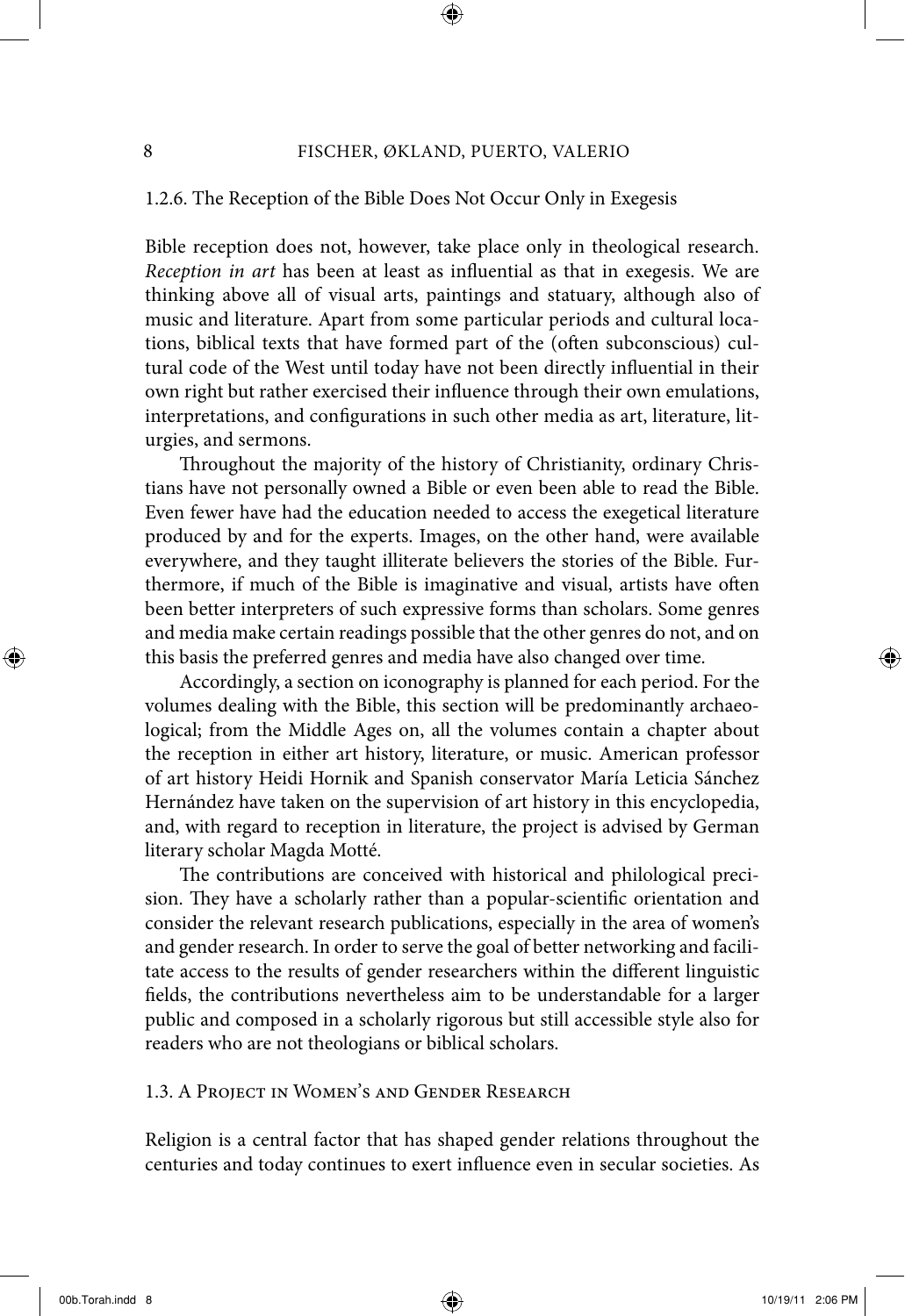⊕

the canonical text of once-dominant religion(s), the Bible became a reference text that not only exerted influence on the organization of social relations but also profoundly formed the jurisprudence, moral standards, and philosophical questions of Western culture.

1.3.1. The Bible Emerged in a Patriarchal Society

Neither the biblical texts nor their interpretations are unique inventions that fell from the sky. They have emerged in a cultural context. They strive to communicate to the people of their time and hence inevitably have to be "children of their time" themselves. This embeddedness in social conditions will have to be considered throughout the entire reception history. Therefore, various contributions elucidate the living conditions of men and women in the different periods, social contexts, and regions; they will also attempt to shed light on the standard legal norms, anthropological and philosophical concepts, or standards of iconographic representation.

The Bible originated in a patriarchal culture that discriminated not only on the basis of gender but also on the basis of other social characteristics:<sup>11</sup>

| CRITERIA FOR THE DEFINITION OF SOCIAL STATUS IN THE<br>PATRIARCHAL SOCIETIES |                 |                 |  |
|------------------------------------------------------------------------------|-----------------|-----------------|--|
| Criterion                                                                    | <b>Positive</b> | <b>Negative</b> |  |
| Status of citizen in the<br>ancient Near East                                | free            | slave           |  |
| Gender                                                                       | masculine       | feminine        |  |
| Age in the ancient Near<br>East: free                                        | old             | young           |  |
| Age in the ancient Near<br>East: slave                                       | young           | old             |  |

<sup>11.</sup> Elisabeth Schüssler Fiorenza, *In Memory of Her: A Feminist Theological Reconstruction of Christian Origins* (New York: Crossroad, 1983), has further developed these criteria for biblical studies on the basis of liberation theological concepts. For the following table and explanations, see Irmtraud Fischer, "Was kostet der Exodus? Monetäre Metaphern für die zentrale Rettungserfahrung Israels in einer Welt der Sklaverei," *JBTh* 21 (2006): 25–44, here 29.

⊕

00b.Torah.indd 9 10/19/11 2:06 PM 00b.Torah.indd 9 10/19/11 2:06 PM

↔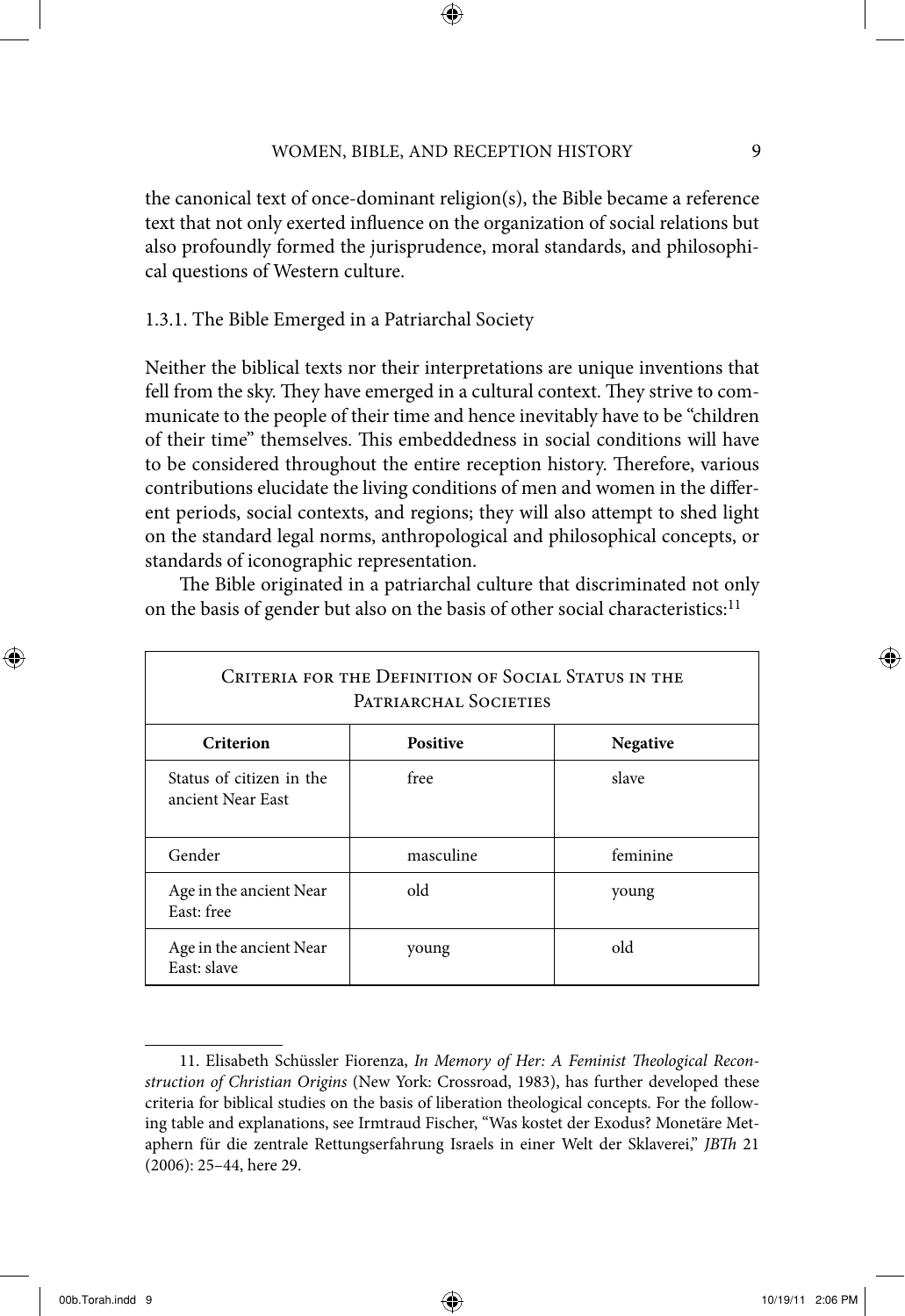⊕

| Ecumenical status | rich       | poor            |
|-------------------|------------|-----------------|
| Ethnicity         | indigenous | foreign         |
| Religion          | dominant   | foreign/deviant |

The most important distinction for the determination of social status in the ancient Near East (and in antiquity in general) was that of freedom versus slavery. This distinction decides whether one has personal rights or whether these rights, in the case of slaves, belong among the possession rights of the master or the mistress. Gender becomes a criterion only to determine priority within the same social class. Women are subordinated as children to their father and, after his death, if unmarried, to their oldest brother or, if married, to their husbands. However, patriarchy did not simply mean male domination; rather, it is to be seen as a pyramid of social hierarchy in which free women naturally were also superior to male members of lower social classes. Old age is a positive distinction, since the elderly have authority over younger individuals. On the other hand, for the role of patriarch within an extended family, age is a relative criterion: the oldest man of the hereditary line is head of the family; upon his early death a twenty-year-old can inherit his position. Only in the case of male and female slaves is age a negative criterion, since they are valued according to their full labor potential. Religion must be mentioned as another criterion for social status. It can be a negative criterion if it is foreign or deviant within the society's own symbolic system. Foreignness, like poverty, is ipso facto until today a negative criterion in most societies. Precisely the economic status, which today is probably the most determinant criterion for social status, has throughout history tended to trump all the other criteria and has therefore been considered a positive criterion in itself. In every age, the rich could most easily arrange things to their advantage.

#### 1.3.2. Biblical Texts Are Both Descriptive and Prescriptive

In reception history, special attention must be given to the interplay between the theological and ideological positions regarding gender and to the social status of the men and women. It must be supposed that many of the texts dealt with in this project do not describe the living conditions of women but rather aim to present a prescriptive reality.12 To better understand the texts' correlation to their social environment and real-life conditions, archaeological

<sup>12.</sup> This has already been indicated by Schüssler Fiorenza, *In Memory of Her*, 167–68.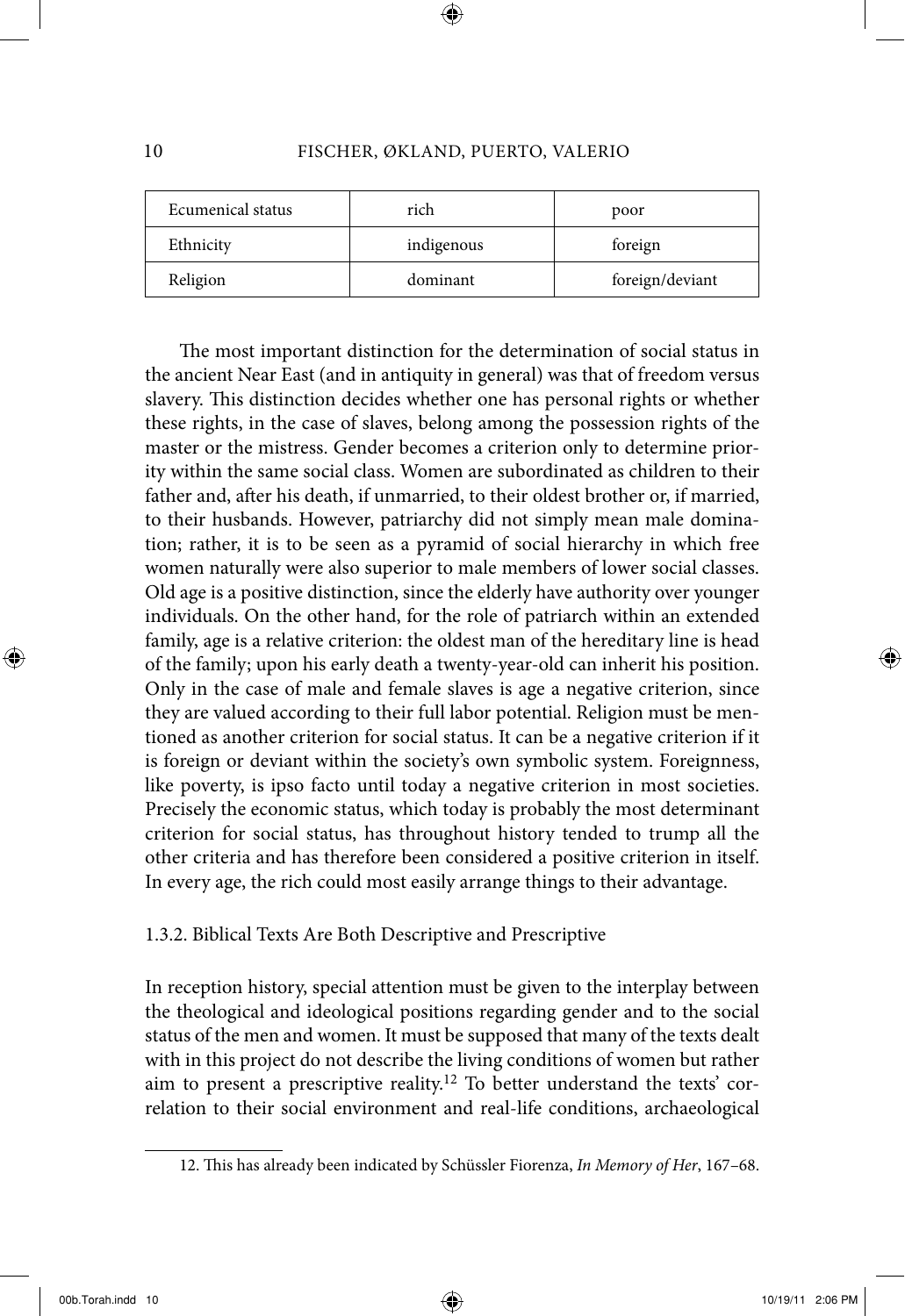⊕

findings will be presented and cross-cultural historical comparisons included (e.g., jurisprudence in the history of the ancient Near East). Furthermore, a sort of comparative control vis-à-vis other cultural products of the respective period will be effected, which may also reveal traces of possible "losses" or radical changes in the tradition (e.g., the *Haustafeln* [household codes] put into circulation in the Roman Empire).

# 2*.* Whoever Says A Must Also Say B: Whoever Deals with the Bible Must Also Account for the Canon

The Bible and Women is a historical project in as much as it deals with both the emergence and the reception history of ancient texts. So, it would seem reasonable to study and explicate texts of a certain period with respect to their gender relevance. However, the project has decided not to consider the reception of "antiquity" or "the ancient Near East" but rather that of the *Bible*. This implies accepting a canon,<sup>13</sup> a list of writings that a community considers holy, binding, and authoritative.

# 2.1. Why a Feminist Historical Project Accepts the Concept of a (Closed) Canon

In feminist theology, the problem of a closed canon of the Bible was discussed early on, since this canon perpetuates an androcentric restriction of which writings are considered holy and binding.

## 2.1.1. Opening of the Canon: Yes or No?

Research constantly made it clearer that early Christianity was a far more multifaceted movement than hitherto realized. Many small groups or sects existed that also left their traces in writing, and among these groups there were still other texts in circulation with a much more friendly attitude toward women than some of the texts later qualified as "New Testament writings." There were also works attributed to women that did not find their way into the canon. However, in the fourth century, when Christianity became the official religion of the Roman Empire, one particular strand of Christianity was seen as especially useful for that purpose. Consequently, priority was given to the writings

 $\bigoplus$ 

↔

<sup>13.</sup> What the "canon" is, the origin of the different forms of canon, and their role in the research of their different periods is presented in detail by Donatella Scaiola in her article in this volume.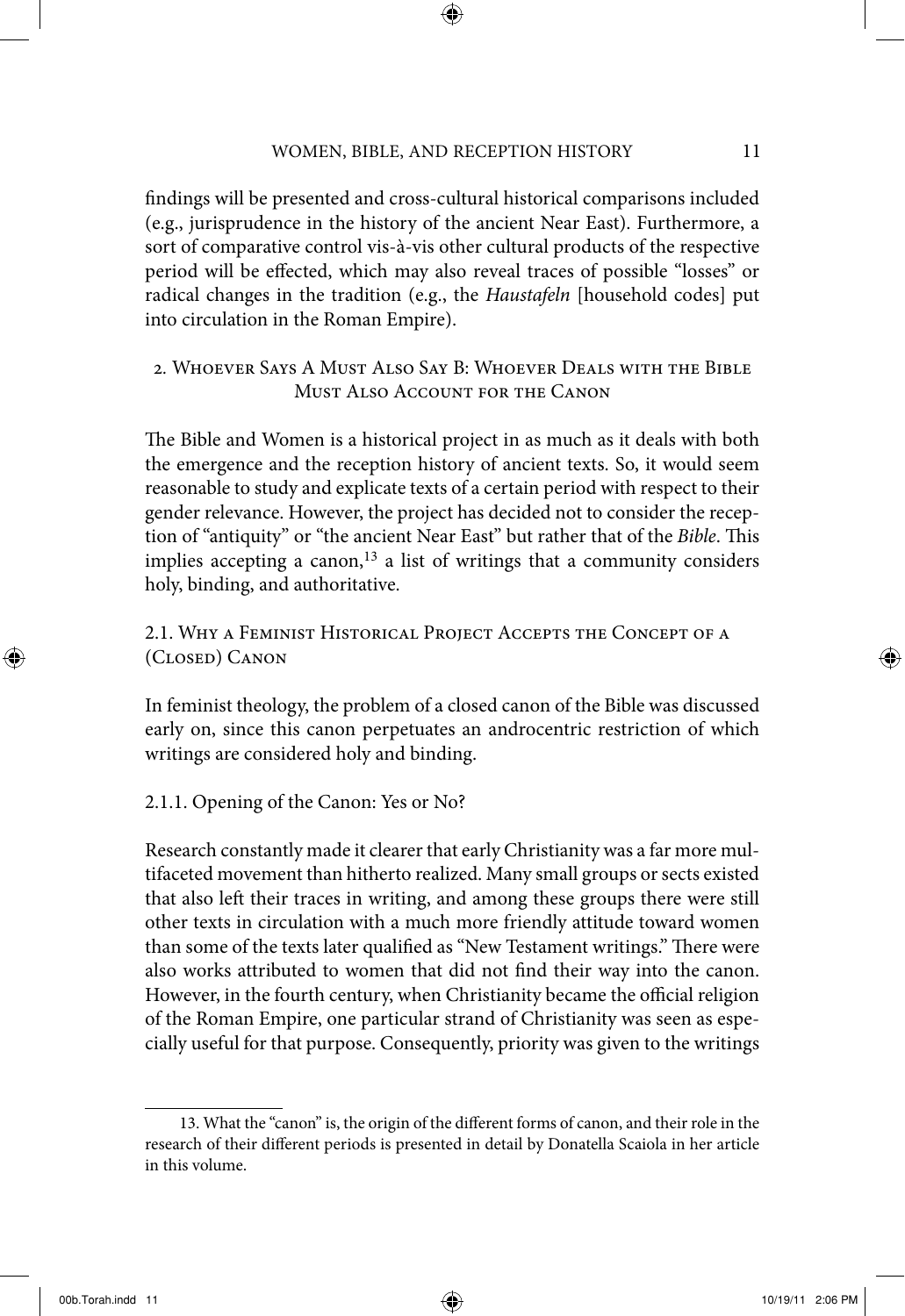of this particular strand when a canon of Christian writings was formed.<sup>14</sup> It could be argued, then, that the selected New Testament texts emerged within a shorter time span and within a relatively narrow strand of early Christianity and that this accounts for its relatively narrow range of gender models compared to the wider variety found in the Hebrew Bible.

A canon concept also refers to the community through whom, up to today, we have continuously received these texts, and thus a modern recovery of them is unnecessary (as in the case of some other ancient texts). As an organizational principle of texts, the canon is certainly not relevant in an equal sense throughout the developing stages of the texts in question. Indeed, at the moment of their redaction it was not yet decided what their rank among the holy texts was and which social group would be able to impose its texts as *holy* texts.<sup>15</sup> The decision for a closed canon, to which nothing is to be added or taken away (see Deut 4:2; 13:1), implies the exclusion of many other texts on the same topic and written at the same time and to which henceforth the highest authority is denied.

Such decisions reflect the constellations of power in the religious communities concerned. Above all, the closure of the Christian canon seems to have been effected in the wake of a reduction of female participation in the leadership of the communities of early Christianity. Therefore, in recent decades Elisabeth Schüssler Fiorenza has urgently called for the opening of the canon, so that, on the one hand, woman-friendly texts would be authorized as holy scriptures and, on the other hand, the further reception of misogynous texts would cease.<sup>16</sup> With respect to the writings of the Hebrew Bible, no similar process of marginalization can be shown; this may be so because the redaction of Hebrew writings cedes in favor of Greek after 300 b.c.e. and thus becomes

⊕

00b.Torah.indd 12 10/19/11 2:06 PM 0/19/11 2:06 PM 0/19/11 2:06 PM 0/19/11 2:06 PM 0/19/11 2:06 PM 0/19/11 2:06 PM 0/19/11 2:06 PM 0/19/11 2:06 PM 0/19/11 2:06 PM 0/19/11 2:06 PM 0/19/11 2:06 PM 0/19/11 2:06 PM 0/19/11 2:0

<sup>14.</sup> See, above all, Bart D. Ehrman, *The Orthodox Corruption of Scripture: The Effect of Early Christological Controversies on the Text of the New Testament* (New York: Oxford University Press, 1996); id*em, Lost Christianities: The Battle for Scripture and the Faiths We Never Knew* (Oxford: Oxford University Press, 2005); Karen L. King, *What Is Gnosticism?*  (Cambridge: Harvard University Press, 2005).

<sup>15.</sup> On the categorization of holy and canonical texts, see Maurice Halbwachs, *The Collective Memory* (New York: Harper & Row, 1980), as well as the work by Jan Assmann (very influential in the German-speaking biblical scholarship), *Das kulturelle Gedächtnis: Schrift, Erinnerung und politische Identität in frühen Hochkulturen* (2nd ed.; Munich: Beck, 1997), 103–29 (also available in English translation).

<sup>16.</sup> This wish appears throughout all her writings. See, above all, Elisabeth Schüssler Fiorenza, ed., *Searching the Scriptures, Volume 1: A Feminist Introduction* (London: SCM, 1994); eadem, ed., *Searching the Scriptures, Volume 2: A Feminist Commentary* (London: SCM, 1995), especially eadem, "Introduction: Transforming the Legacy of *The Woman's Bible*," in *Searching the Scriptures, Volume 1*, 8–11.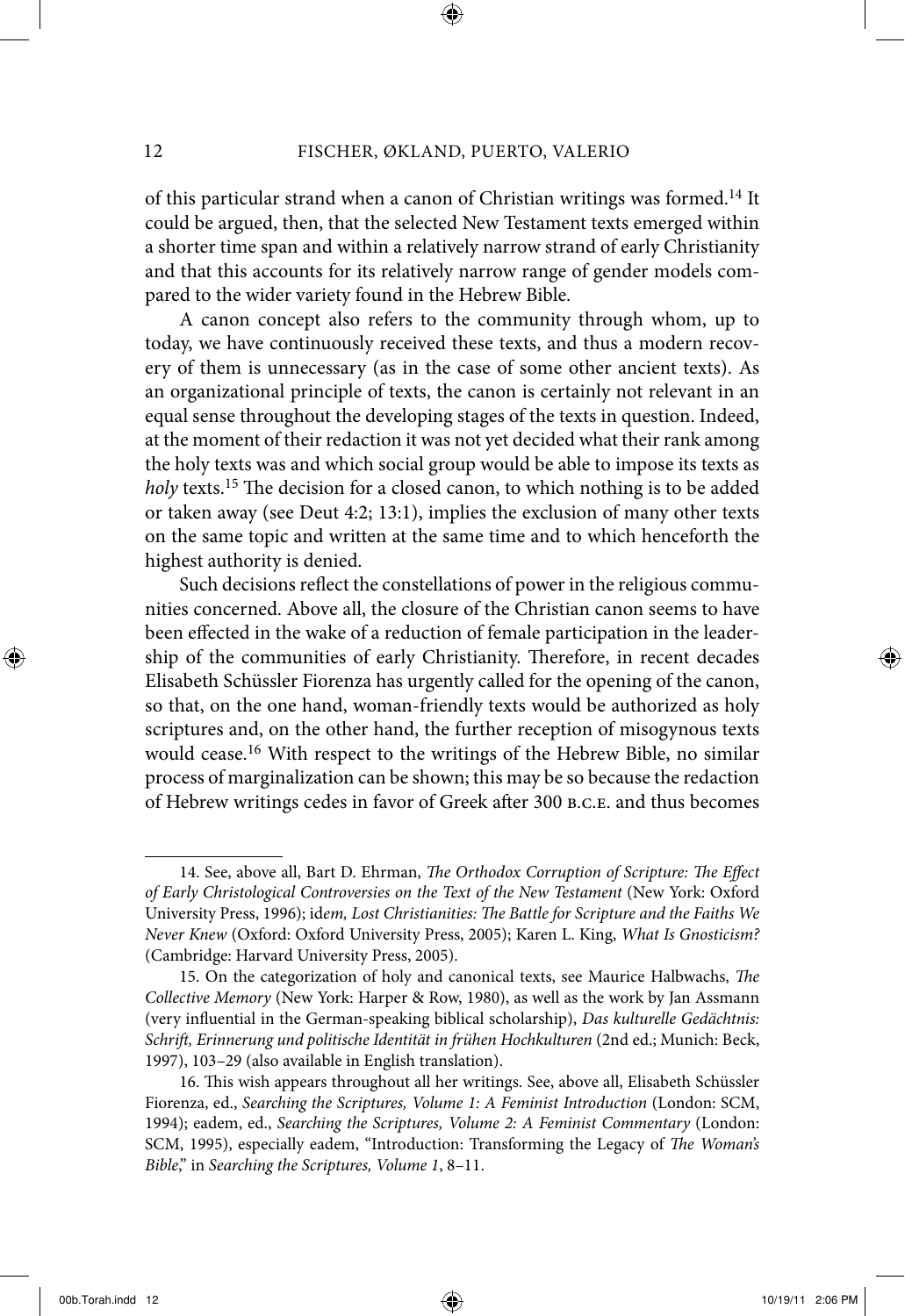more meager or stops completely. However, certainly even in advanced Hellenistic times the book of Esther does not suggest a similar procedure. On the contrary, the books of women in the Hebrew Bible—Ruth and Esther—are of postexilic origin; as extracanonical continuation, the book of Judith, which is marked by a dominant feminine figure, may also be mentioned here. In conclusion, for the Hebrew Bible the opening of the canon would not have the same effect of offering larger variety of gender models as it would in the case of the New Testament writings.

# 2.1.2. The Whole Is More Than the Sum of Its Parts

The acceptance of the concept of canon is further recommended, since it concerns texts that became important as a *collection* and not only as independent books or texts in the preliminary stages of their emergence. To arrange all the materials of a single period in the temporal succession of its redactional history<sup>17</sup> would imply choosing a hypothesis for categorization that in many cases would not extend beyond a decade<sup>18</sup> and, already for this reason alone, would not be recommendable for a long-term project such as this. So, in the case of the Torah, whose origin is at present envisioned by extremely divergent hypotheses with regard to its redactional history, a historical criterion for the arrangement of the texts would be inconceivable in the present state of research. Even if the same historical contexts are in part discussed in different volumes (e.g., there are Jewish writings from the Hellenistic period both in the canon and in the Apocrypha), it is advisable to afford special treatment to the late canonical writings because they alone became binding as norms and still retain this character today. So, the biblical texts became relevant in the course of history in such a way that a privileged position must be awarded to them in a history of reception—even if they do not need to retain a special status in directly religious contexts.

00b.Torah.indd 13 10/19/11 2:06 PM 0/19/11 2:06 PM 0/19/11 2:06 PM 0/19/11 2:06 PM 0/19/11 2:06 PM 0/19/11 2:06 PM 0/19/11 2:06 PM 0/19/11 2:06 PM 0/19/11 2:06 PM 0/19/11 2:06 PM 0/19/11 2:06 PM 0/19/11 2:06 PM 0/19/11 2:0

<sup>17.</sup> See Claudio Moreschini and Enrico Norelli, *Handbuch der antiken christlichen Literatur* (Gütersloh: Gütersloher Verlagshaus, 2007).

<sup>18.</sup> Thus, for example, the attempt made by Hanns-Martin Lutz, Hermann Timm, and Eike Christian Hirsch, *Altes Testament: Einführungen, Texte, Kommentare* (8th ed.; Munich: Piper, 1992), or the commentary by Hermann Gunkel, *Genesis* (9th ed.; Göttinger Handkommentar zum Alten Testament 1; Göttingen: Vandenhoeck & Ruprecht, 1977), who arranges the order of the biblical texts according to the sources.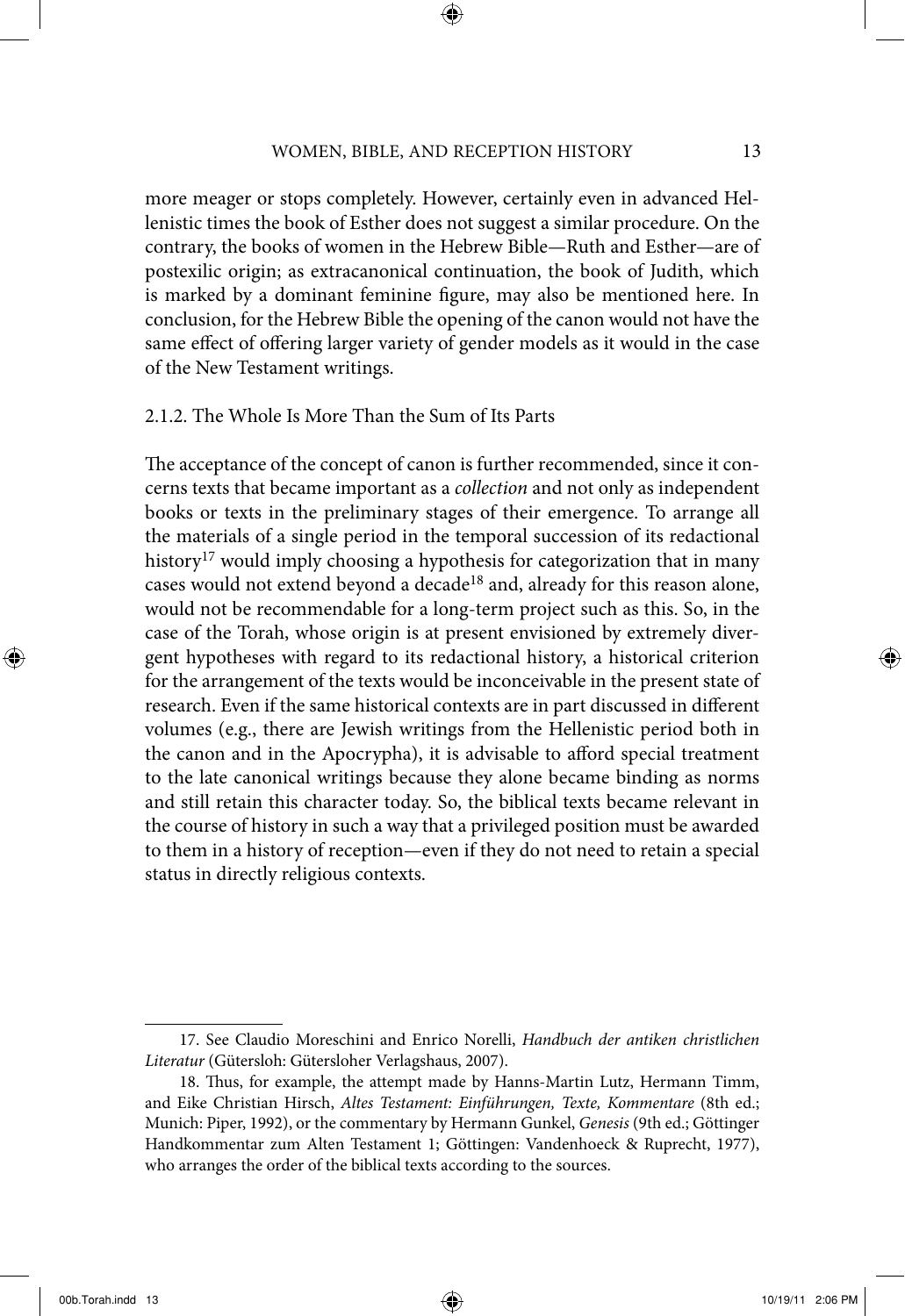## 2.2. A Project in a Tradition of Research Burdened by Anti-Judaism

Since the international project The Bible and Women originated historically in the European Society of Women in Theological Research, it is published by women theologians of Christianity in a university context. So, one would assume that the Bible is defined as the two-part Holy Scripture of Christianity. However, the publishers have made a different decision and base their history of the Bible's reception on the extent, the organization, and—as far as this may be clearly defined<sup>19</sup>—the canonical succession of the different books of the *Hebrew Bible*. This certainly requires a detailed explanation.

Although the project originates in a context shaped by Christianity, it is inevitable that a culturally and historically oriented theological project considers Jewish reception history as well—not only because it substantially influenced Christian cultural history but also because it received insufficient attention in the tradition of historical-critical research during the last centuries, given that such research developed particularly within Christian university theology. When Jewish reception entered into research, it was frequently used as a negative foil for the presentation of an even brighter Christian tradition.<sup>20</sup> In this way, the inclusion of Jewish tradition was frequently made in Christian exegesis from an *anti-Jewish* point of view.

Likewise, the beginnings of feminist exegesis constituted no exception to this more than problematic "use" of Jewish exegesis as "proof" that early Christianity had been much friendlier toward women than contemporary Judaism.21 However, a painful process of consciousness-raising has led most Christian feminist theologians to a reorientation. In the meantime, in many fields this process of reconsideration and reorientation gave rise to a fruitful dialogue that still remains very delicate due to the excessively long and problematic tradition of research and also because of the power and majority/ minority issues involved. The Bible and Women considers itself a part of the

⊕

<sup>19.</sup> Peter Brandt, *Endgestalten des Kanons: Das Arrangement der Schriften Israels in der jüdischen und christlichen Bibel* (BBB 131; Berlin: Philo, 2001).

<sup>20.</sup> Classic is, for example, Hermann L. Strack and Paul Billerbeck, *Kommentar zum Neuen Testament aus Talmud und Midrasch* (4 vols.; Munich: Beck, 1922–1928).

<sup>21.</sup> See Leonore Siegele-Wenschkewitz, *Verdrängte Vergangenheit, die uns bedrängt: Feministische Theologie in der Verantwortung für die Geschichte* (Kaiser Taschenbücher 29; Munich: Kaiser, 1988); Katharina von Kellenbach, *Anti-Judaism in Feminist Religious Writings* (AAR Cultural Criticism Series 1; Atlanta: Scholars Press, 1994); Judith Plaskow, "Christian Feminism and Anti-Judaism," *Cross Currents* (Fall 1978): 306–9; eadem, "Blaming the Jews for the Birth of Patriarchy," in *Nice Jewish Girls: A Lesbian Anthology* (ed. Evelyn Torton Beck; New York: The Crossing Press Trumansburg, 1982), 298–302; Annette Daum, "Blaming the Jews for the Death of the Goddess," *Lilith* 7 (1980): 12–13.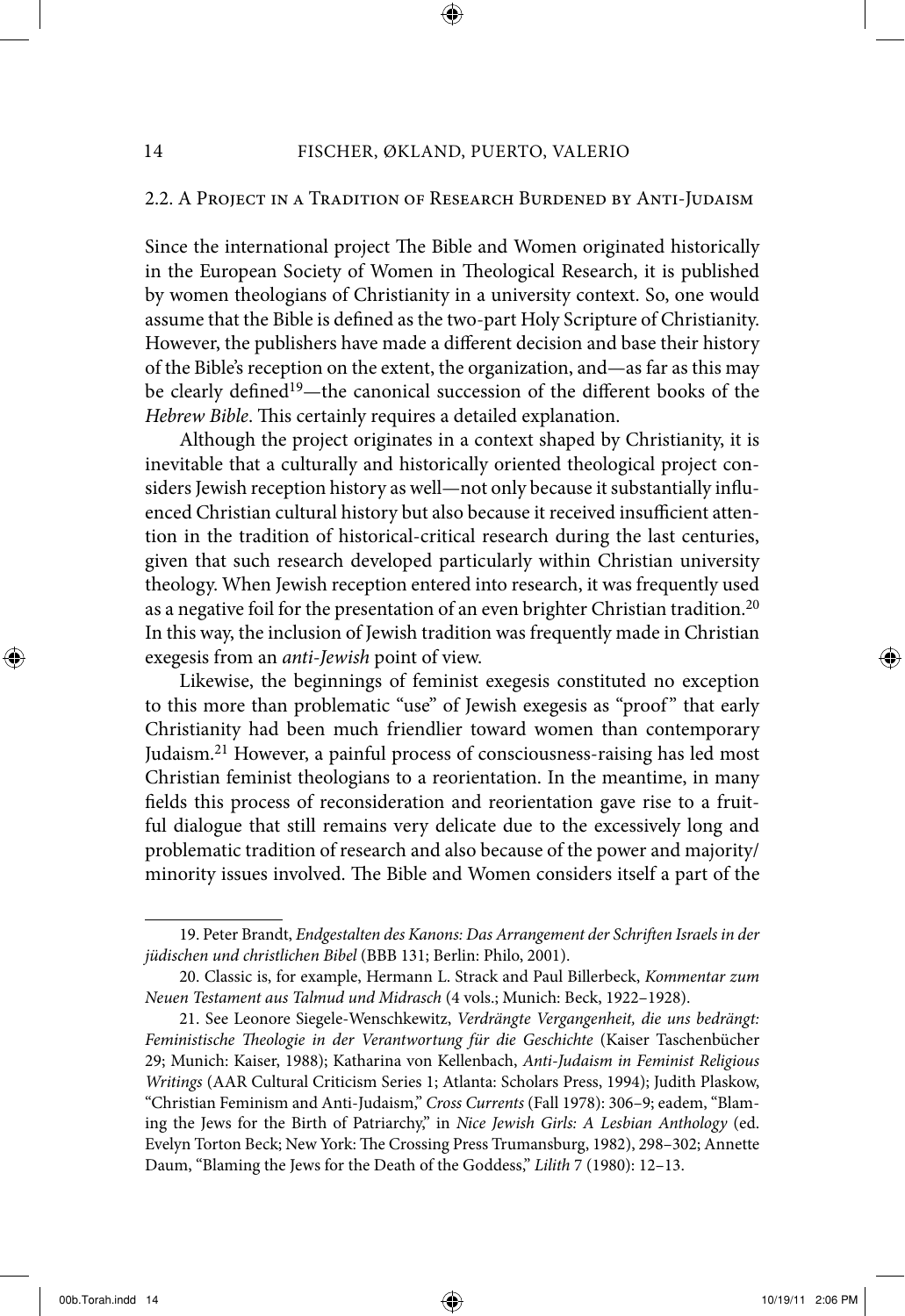⊕

inevitable and necessary—for Christianity, which has its roots in Judaism process of reconciliation, and its decision concerning the canon is one element in this process. The dialogue, however, is still like walking a tightrope because during the last two decades Jewish researchers have resisted legitimately against an all-too-violent Christian "embrace." The attempt to integrate Jewish interpretation into a predominantly Christian context in fact risks collecting once again Jewish elements for Christian interests. The Bible and Women is aware of this difficult starting point; nevertheless, it has intentionally chosen this way, which certainly holds some traps in store, and so from the beginning takes the risk of leaving a flank open for criticism. Despite this, the editors believe that the heightened value of a closer dialogue that takes both the temporal and theological historical priority of the Hebrew Bible seriously in its reception as Christian "Old Testament" makes this risk worthwhile.

2.3. Jewish Order of the Canon in a Predominantly Christian Context

If we commit ourselves, in a context of Christianity, to including the Jewish tradition in a history of biblical exegesis, we actually no longer have a choice regarding the extent of the canon and its order. The decision to include the Jewish tradition, not only as further illustration of the periods of the Christian Bible's exegesis but as acknowledgement of the independent value that it has retained, necessarily leads to the subsequent decision to give priority to the Jewish canonical order. The latter is characterized by the prominent position of the Torah, which is followed by the two-part Prophets and the Writings. From a theological point of view, the Prophets and the Writings form, as it were, an actualizing commentary on Torah and already thereby represent, in a certain way, its interpretation and/or reception.

2.3.1. Visualization of the Double Outcome of the Hebrew Bible

The choice of a Christian extent and order of the canon, with prophecy at the conclusion and as transition from the Old Testament to the New Testament, would leave the Jewish exegetical tradition to perish as just one "special history" in relation to the Christian "regular history." For The Bible and Women, the Hebrew Bible has a "double outcome."22 The Hebrew Bible continues to be effective in Jewish exegesis, and emerging Christianity is

<sup>22.</sup> Erich Zenger, *Das erste Testament: Die jüdische Bibel und die Christen* (Düsseldorf: Patmos, 1991), 140–44.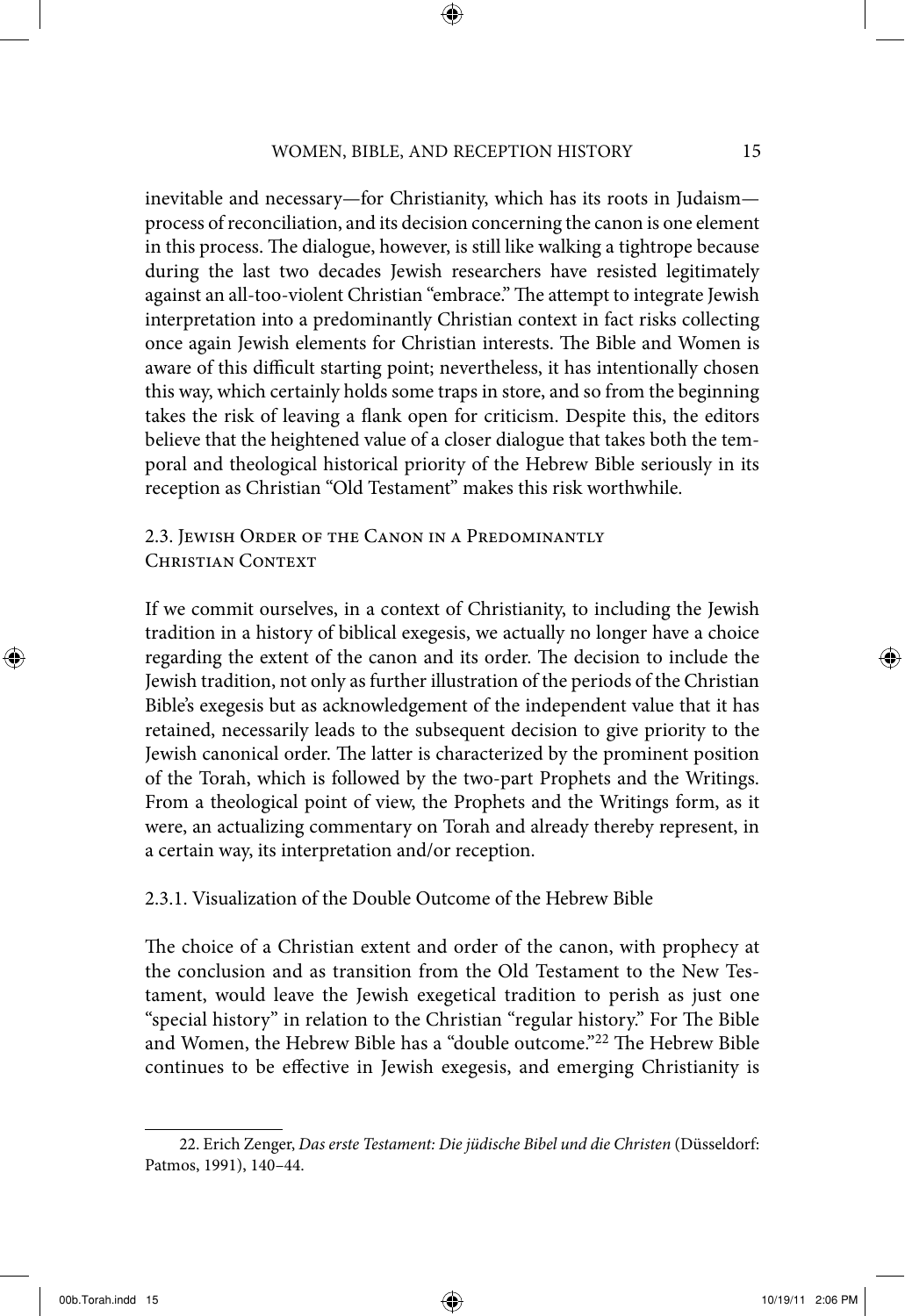understood as part of the latter. Consequently, the writings of the New Testament are, on the one hand and to begin with, Jewish interpretations of the Hebrew Bible; on the other hand, in Christianity, New Testament writings very soon became Holy Scriptures in their own right. However, Christians never abandoned any of the canonized books in the Hebrew Bible.<sup>23</sup> Actually, Christians did receive the latter as the first part of its Bible, as the "Old Testament"—although almost exclusively and for a long time in the Greek translation of the Septuagint, which was originally produced in a Jewish context. The Septuagint's extended canon also included writings transmitted only in Greek.<sup>24</sup> On this basis, the present project understands the New Testament writings, on the one hand, as reception of the Hebrew Bible and, on the other hand, as new contributions to Holy Scriptures that have reception histories of their own.

The decision in favor of the extent and order of the Hebrew canon makes it possible to demonstrate a twofold exegesis history<sup>25</sup> of one and the same set of biblical writings. It allows a proper space for the continuation of an equally legitimate Jewish reception history within a project that originates in a predominantly Christian context. Therefore, three volumes will be dedicated exclusively to Jewish reception history. With the volume on the Jewish deuterocanonical and pseudepigraphical writings<sup>26</sup> and the three biblical volumes, there are seven volumes in all consecrated to Jewish texts. Some apocryphal writings only became authoritative and efficacious in Judaism, whereas the biblical texts attained this validity in both religions; conversely, some Jewish writings have become substantially more influential within Christian theology.27

<sup>23.</sup> Although the discussions already began in the second century, when Marcion raised the issue, the Old Testament was never rejected as a part of the Bible by Christianity.

<sup>24.</sup> This affirmation does not concern the question of a Hebrew original (cf. the book of Sirach, whose text was transmitted in the Greek translation of a Hebrew original, of which fragments have been recovered).

<sup>25.</sup> Since this project is limited to the Jewish and Christian reception history, initially the third reception line in the Qur'an will not be considered.

<sup>26.</sup> According to its etymology, "apocryphal" means "hidden, secret," while "pseudepigraphical" implies that a text is "falsely" attributed to an author. Today's use of these terms results from the discussions of the Reformation. The Protestant churches use the term "apocryphal" to designate extracanonical writings, while the Roman Catholic Church applies it to the "deuterocanonical" writings. See David Satran, "Apocrypha/Pseudepigrapha. II. Old Testament," *RPP* 1:308.

<sup>27.</sup> An example is the book of Jesus Sirach, which received the title "Ecclesiasticus" because in Christianity it was used for learning to read.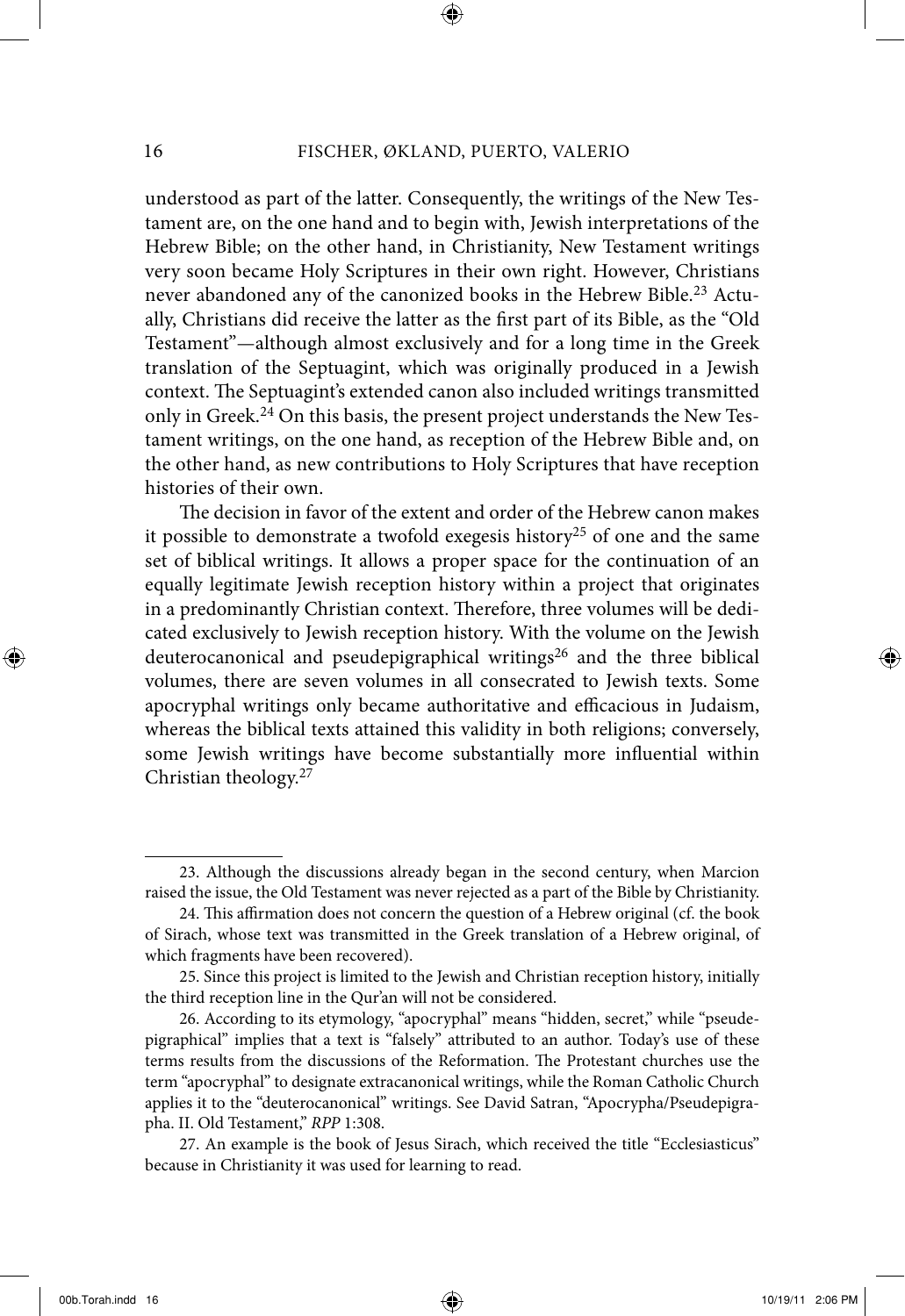⊕

#### 2.3.2. Separate and Common Paths

The Bible and Women will not, however, follow the entire history of exegesis on the separate paths of Jewish and Christian interpretation, rather only in the formative and authoritative periods of Jewish interpretation. The different traditions will be reunited after the volume dealing with the periods of the Jewish Middle Ages and the early modern period. Each volume will contain at least one article on Jewish exegesis of the particular period. To a certain degree, it makes no sense to separate the Jewish heritage from the Christian one, for instance with regard to the reception of biblical themes in literature and art from the twentieth century until today. At least since the Enlightenment, the prevailing trends affect both Jewish and Christian exegesis; an eloquent example of this is given by the biblical interpretations in the nineteenth- and twentieth-century women's movements, which discussed the access of women to offices and/or functions in Judaism as well as Christianity.

Choosing the canon of the Hebrew Bible further makes more sense with regard to the reception history in the churches that emerged from the Protestant Reformation. Through their return to the *hebraica veritas*, they have attributed canonical status only to the books transmitted in Hebrew. Consequently, the decision in favor of the Jewish extent of the canon also has analytical advantages for the history of exegesis in Protestant Christianities, since it ensures that the canonical and deuterocanonical books are not mixed.

Thus, in conclusion, the decision in favor of the Jewish extent of the canon both makes sense ecumenically and is also more analytically advantageous when studying the reception of the Bible in Judaism and Protestant *as well as*  Catholic Christianities.

# 2.3.3. A Historical Project Chooses a Canonical Form Attested at an Early Period

Even though the three-part division of the Hebrew Bible was not adopted by Christianity, since it did not assume the two-part Prophets,<sup>28</sup> this canon form can be considered the historically original one. Around 180 b.c.e. the prologue of the book of Sirach, only canonical for some Christian churches, mentions a three-part division of the canon: "Law, Prophets and the other Writings."

⊕

<sup>28.</sup> The Hebrew Bible has a two-part division (Former Prophets: Joshua–2 Kings; Latter Prophets: Isaiah–Malachi), whereas the Christian Bible only considers the books of the "prophetic authors" (Isaiah–Malachi + Daniel) as prophecy.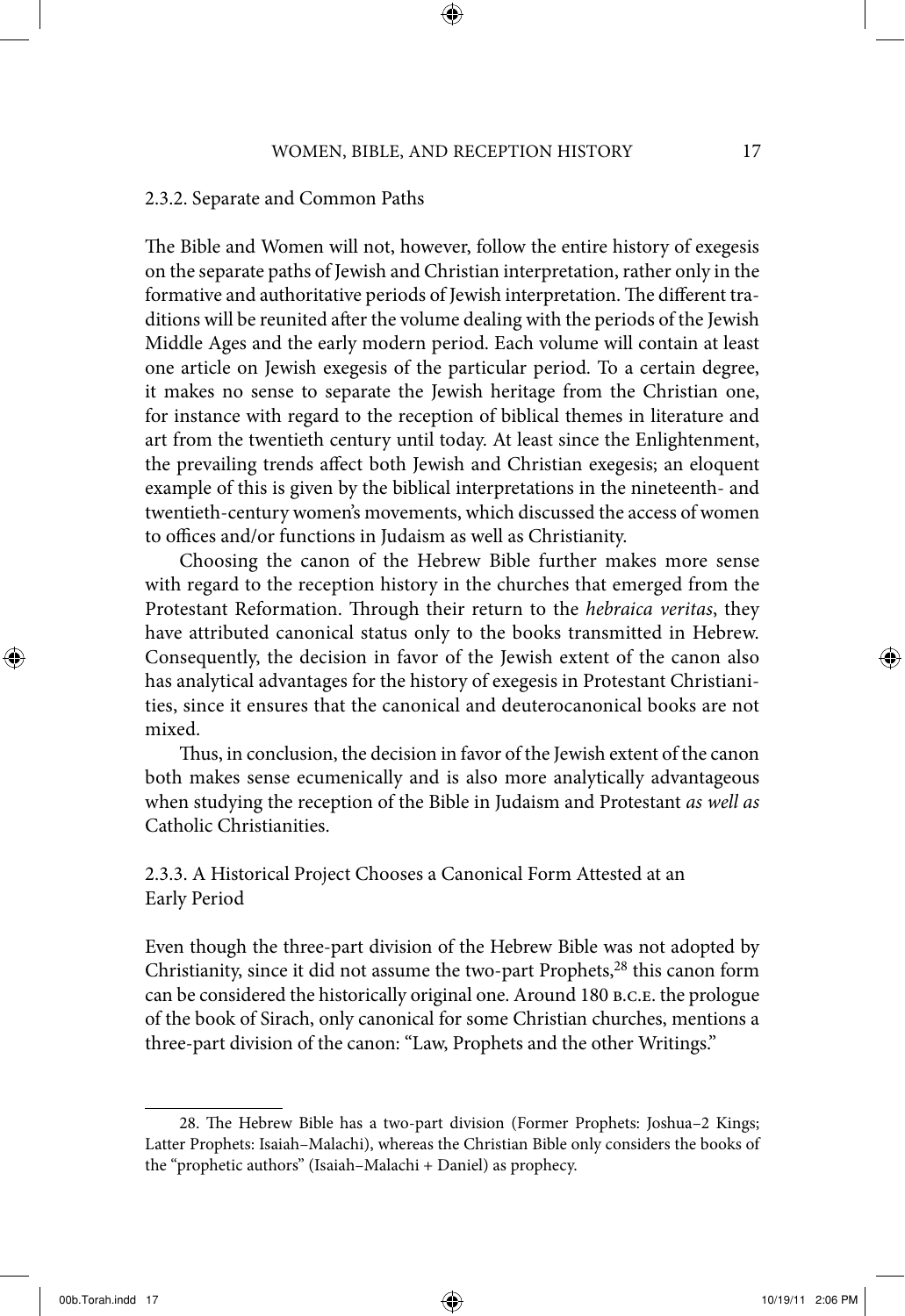⊕

Naturally, since Christianity only authorized the books attributed to individual prophets as prophecy and placed them toward the end of the Old Testament as "transition" to the New Testament, it did not assume this three-part division, although it does recognize the succession Torah-Prophets in its Holy Scriptures with the designation "the Law and the Prophets." Since the Writings of the third part of the canon are predominantly more recent than those of the Torah and Prophets and the discussion concerning their canonicity has already been going on for a long time, a two-part designation of the canon without any specification of the third part, the Writings, could leave the canonicity of the latter open to further questioning.

In the course of Christianity's history, the books of the Former Prophets are, however, received as historical books. The *Luther Bibel*, even in its most recent revision, still places the Torah side by side with the latter and, in this way, perpetuates a historicizing interpretation of those books considered prophetic by the Jewish tradition. This inconsistency in the canon of the Reformed churches, who by adopting the *range* of the Hebrew Bible simultaneously accepted the Catholic *order* of the canon, is exemplified by this abolition of the Torah's privileged position.

2.4. Gender-Relevant Aspects of the Canon's Order, Form, and Limitation

The three-part canon model of the Hebrew Bible is not only historically the earliest attested but is also suggested by the hermeneutical-theological structure of the writings.

2.4.1. The Torah as Connecting Theologoumenon of the Three-Part Hebrew Bible

The Torah, as normative text, shapes the other parts of the Hebrew Bible canon in so far as the understanding of prophecy presupposed in the so-called office law in Deut (16:18–18:22)—as an actualizing interpretation of the Torah determines the sequence of the books Joshua–2 Kings. According to Deut 18:14b–22, the prophetic office was awarded immediately after God gave the gift of the Decalogue to the people through direct revelation at Mount Horeb (Deut 18:16–18 takes 5:23–33 into account). After this fear-inducing meeting, the people ask for an intermediary, whom God does indeed grant by appointing Moses. Among the offices, only prophecy is directly assigned by YHWH, Israel's God (18:15, 18); consequently, it is considered the highest office. All prophets are therefore, in some sense, successors of Moses (God will raise up

⊕

↔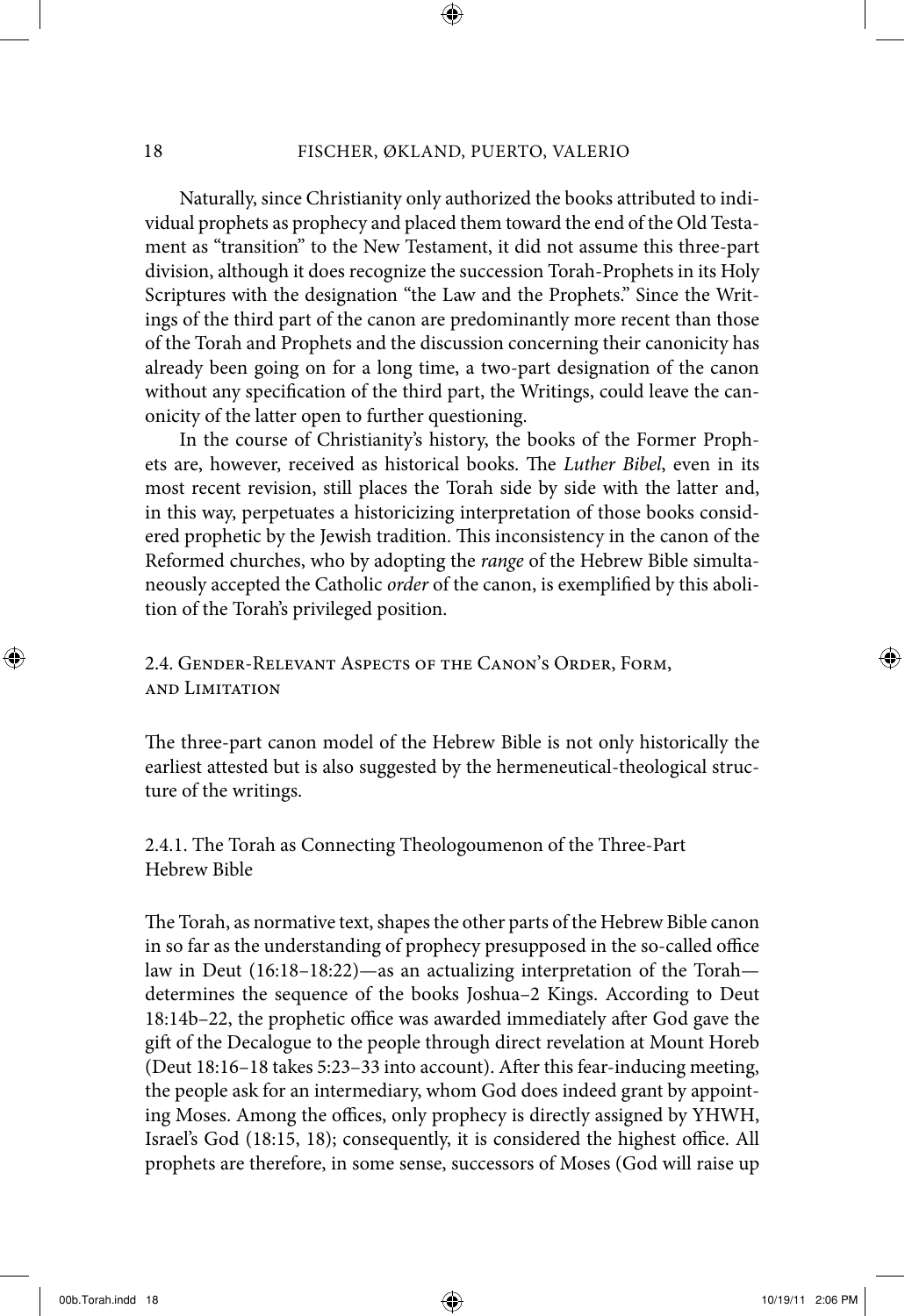⊕

people with the prophetic gift like Moses; Deut 18:15, 18), the prophet and mediator of divine legislation par excellence.

With the literary connection of Deuteronomy, originally transmitted in the narrative context of Joshua–2 Kings, to the sequence of books from Genesis to Numbers, the canonical sequence of Torah and Prophets is constructed. Deuteronomy, conceived as law for life in the land, where prophecy is considered the most important office, announces that the gift of the land is permanent only if the people, when in the country, let themselves be led by prophecy and so listen to the actualized prophetic word of the Torah and live according to it. The Jewish canon thus structures the writings that Christianity labels "Historical Books" as Prophets*. Historical* is, accordingly, seen as the history guided by prophecy and categorized as a *theological* representation of history. The understanding of the Former Prophets as well as that of the Torah as historical books lends support to the sort of (Christian) fundamentalist interpretation that arose in an era (post-Darwin) when it became clear to most people that the Torah and the Prophets are not history books at all. Law and Prophets are rather hermeneutical categories: they give clues about what we should read these texts *as.* The categories themselves are naturally also to be explained from their historical contexts, but the point is this: their individual texts do not claim to represent primarily historical but theological truth.

Another consequence of the separation between the Former and Latter Prophets in the Christian forms of the canon is that the texts relative to women prophets also became marginalized and removed from the (relatively speaking) more central place that they hold in the Jewish canon. Klara Butting has pointed out that both the first and the last prophetic figures of the part of canon entitled Former Prophets are women. Deborah (Judg 4–5) and Huldah (2 Kgs 22) thus frame this part of the canon, and they are themselves framed or modeled (according to Butting) on the example of the woman prophet Miriam (Exod 15).<sup>29</sup> This literary style figure of inclusion has decisive influence on the understanding of prophecy as a whole, since it means that in all

⊕

<sup>29.</sup> Klara Butting, *Prophetinnen gefragt: Die Bedeutung der Prophetinnen im Kanon aus Tora und Prophetie* (Erev-Rav-Hefte: Biblisch-feministische Texte 3; Wittingen: Erev-Rav, 2001), 77, 99–100. Irmtraud Fischer, *Gotteskünderinnen: Zu einer geschlechterfairen Deutung des Phänomens der Prophetie und der Prophetinnen in der Hebräischen Bibel* (Stuttgart: Kohlhammer, 2002), represents the premise that the feminine figures are also in Moses' following. This interpretation is suggested precisely by the phenomenon of crossgender intertextuality in the case of the later female figures, who are modeled after the great male figures of Israel's narrated history (e.g., Esther as "new Joseph," Ruth as "new Abraham," Judith as "new David"). For more details on this and the following presentation, see Fischer, *Gotteskünderinnen*, 16–38.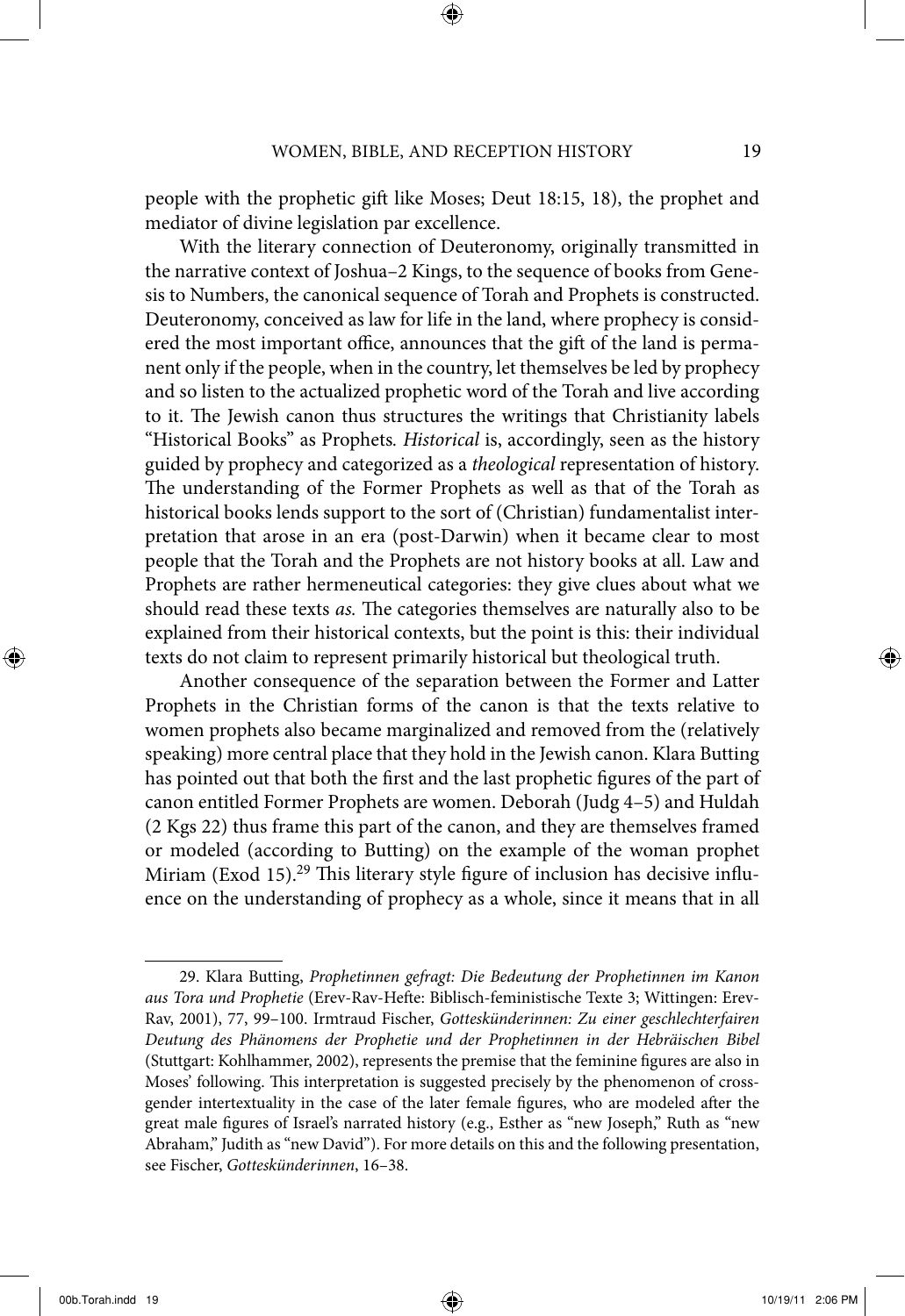the books in between, all notes relative to the "prophets" must be understood as referring to "men and women prophets." Consequently, the grammatically masculine designation "prophet," and/or the functional indicator "prophet," must be translated (whenever no concrete male figures are connected with it) as "humans with the gift of prophecy," since women can be, and were, included everywhere.

⊕

2.4.2. The Order and Structure of the Canon Influences the Status of Women in the History of Interpretation

The Jewish concept of canon with its emphasized status of the Torah has further consequences for research on women, in as much as it increases the significance of both the creation narratives and the gender-specific legislation for an anthropology justified by the Bible. The foundation narrative of God's people, told in Genesis principally through narratives about women, highlights the importance of women as Israel's mothers, who determine the succession in each generation and thereby decisively influence the fate of the people. Thus the term "patriarchal narratives" is to a large extent avoided here, as the term reinforces patriarchy and conceals the ambiguity found in the texts. It is a fundamental task for feminist biblical interpretation to explore this ambiguity.

Whether biblical women are visible or not, and whether and how they are received in the history of interpretation, thus also depends on the form of the canon agreed upon by the reception community. Some further examples are as follows.

The women in the ancestral narratives have a very high status in Judaism, since they are the founding figures of the people, whereas the Christian tradition frequently received them only as the wives of the founding fathers, without—in contrast to their husbands—attributing any historical importance to them.30

There have been many women prophets in the Christian tradition, but they have not necessarily seen themselves as the successors of Deborah and Huldah, since these women in the Christian canon had fallen out of the biblical section of prophetic books. Thus they were often replaced, such as by the Sibyls in the history of art. The Talmud, on the other hand, mentions seven biblical prophetesses (b. Meg. 14a).<sup>31</sup>

⊕

<sup>30.</sup> Martin Noth, *A History of Pentateuchal Traditions* (trans. Bernhard W. Anderson; Englewood Cliffs, N.J.: Prentice-Hall, 1972).

<sup>31.</sup> The number seven indicates perfection, even if the names of the prophetesses do not coincide with those named in the Bible: b. Meg. 14a mentions Sarah, Miriam, Deborah,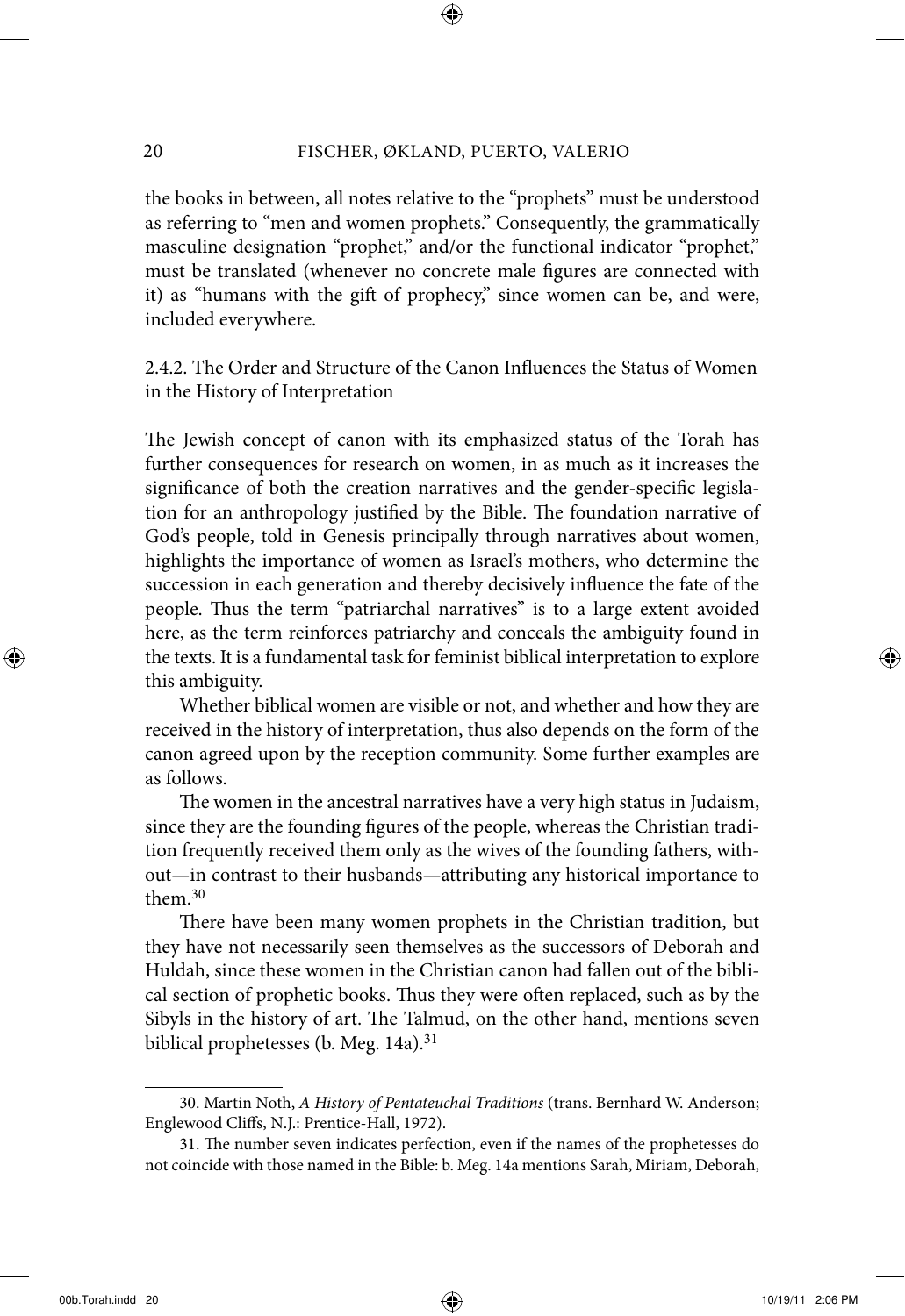A further example in this regard is the very different reception of those passages of the Torah that deal with cultic ability. While the gender-relevant categories of clean and unclean play a central role in Judaism even today, they were very selectively received as primarily moral categories in Christianity, with a clear emphasis on sexuality.

The option for the Jewish canon and the associated elimination of the deuterocanonical books leads to the loss of a woman's book such as Judith. But, on the other hand, it means that misogynistic passages and receptions, as found, for instance, in the book of Sirach, are also excluded. The neutral designation Writings for the third part of the canon better accommodates the diversity of the books in question than the designation frequently used in Christian exegesis: "wisdom books." Furthermore, the explicitly "woman-centered" books, Ruth, Song of Songs, and Esther, are better highlighted within the context of the relatively small collection of the Megilloth,<sup>32</sup> or "scrolls," where they form the largest part.

# 3. Scriptural Exegesis, Tradition, and Reception

The existence of a canon distinguishes texts from one another on the basis of their differing degrees of importance. Central to a notion of canon is that nothing should be further added or omitted. This means that the actualization of biblical texts<sup>33</sup> and continued progress of the tradition is possible only outside of the delimited canon. Due to the normative status canonical texts have in religious communities, they need to be continuously interpreted so that in each epoch their significance can be represented anew and accepted. The cultural phenomenon initiated by this process of actualization can be designated as the formation of tradition. According to the different meanings of "tradition" in Catholic and Orthodox contexts, on the one hand, and in

Hannah, Abigail, Huldah, and Esther as prophetesses. For more details on this subject, see Fischer, *Gotteskünderinnen*, 35–37.

<sup>32.</sup> A selection of five Hebrew Bible books (thus a canon extracted from a wider canon) that are used for liturgical purposes.

<sup>33.</sup> Quotations of biblical texts in later passages, as well as generally intertextual connections, can already be presented as beginnings of a creative exegesis of texts in the Bible; they are to be understood as the expression of a reception process that began within the Bible and, outside of it, continues with the canon. On this subject, see the more detailed presentation in Irmtraud Fischer, "Erinnern als Movens der Schriftwerdung und der Schriftauslegung: Woran und warum sich Israel nach dem Zeugnis der Hebräischen Bibel erinnert und wieso dies für unsere heutige Erinnerung relevant ist," in *Erinnern: Erkundungen zu einer theologischen Basiskategorie* (ed. Paul Petzel and Norbert Reck; Darmstadt: Wissenschaftliche Buchgesellschaft 2003), 11–25.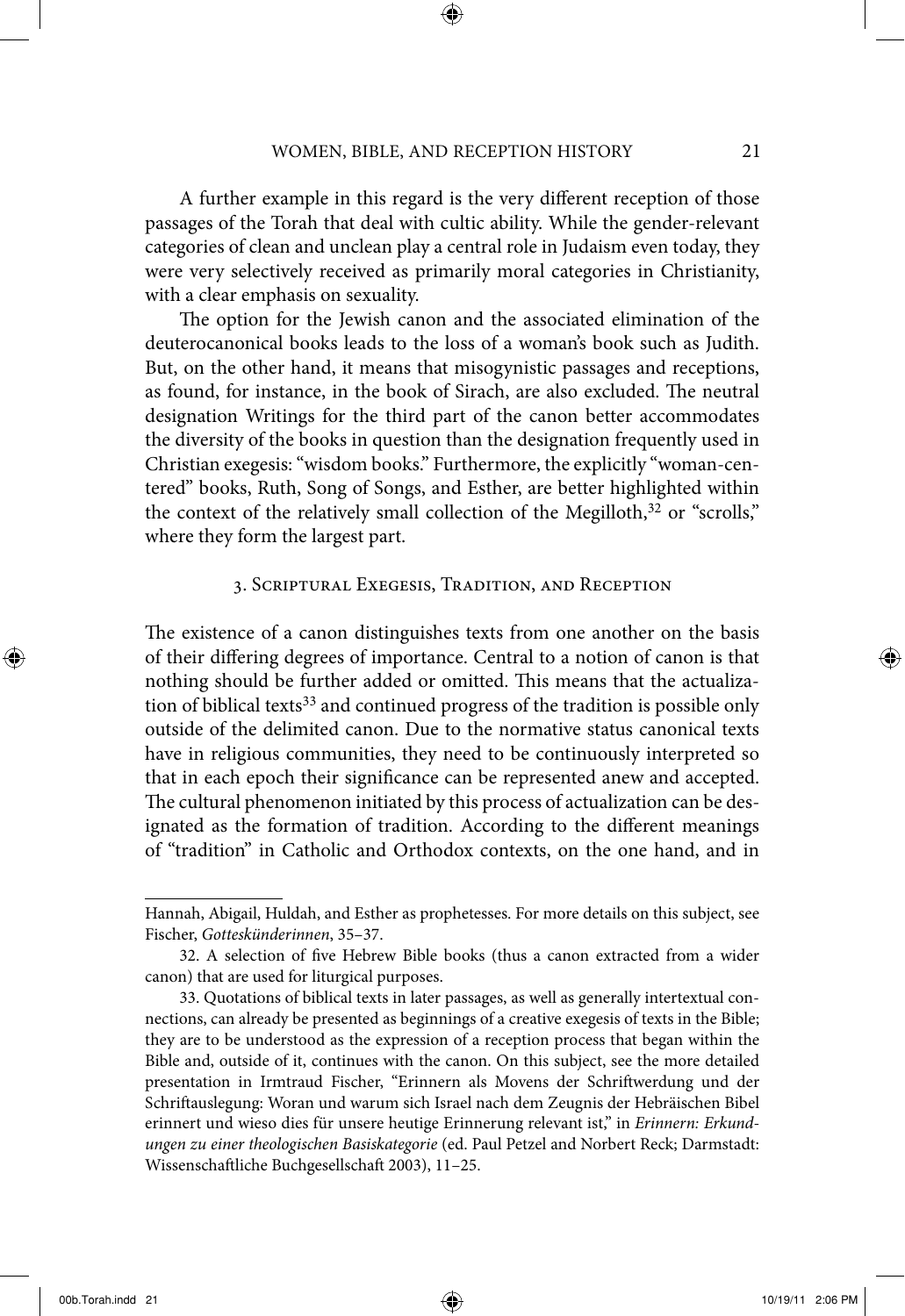Protestant Christianities, on the other, the term *tradition* plays a more crucial role in feminist discussions of the linguistic areas predominantly shaped by Catholicism (i.e., Spanish, Italian), since in this research context tradition is placed side by side with the Scriptures. What follows thus applies primarily to those contexts.

# 3.1. Tradition as Reception History of the Faith

The category of tradition is very closely tied to that of *reception*. 34 Both must be discussed by The Bible and Women. Reception history of the Bible is also a history of *the reception of faith*, which especially in Catholicism is based on the passing on of *the* tradition, whose only legitimate carriers (for a long time) were men.

3.1.1. On the Status of Women in the Formation of Tradition

To transmit does not mean continuously conveying something that is eternally the same; on the contrary, what is passed on is exposed to a necessary process of change. This applies both in terms of the selection of what is passed on and in terms of the direction of the actualization throughout the process, which is driven at all times by the governing forces of the group passing on the tradition.35 Which perspectives in the Bible and in its interpretation become dominant and which become marginalized is, when it comes to gender relations in religious communities, above all a question of power.

Since women in Western culture were not legal subjects until hundred years or so ago (and in some countries even later), they were hardly able to leave memorable traces in the official historiography or as interpreters of the Bible. Nevertheless, some women did read and interpret the Bible and became focal points for traditions, since they defied the "property right" of men, who as the guardians of orthodoxy selected some traditions that today are seen as *the* tradition. The current editorial project intends to bring to light and analyze the traditions of many women, constructed and passed on at the margins of the official tradition. In biblical studies, *traditio* is understood to be

⊕

<sup>34.</sup> Tradition, from the Latin *tradere*, composed of *tra* (beyond, the other side) and *dere* (give), replaces the concept *mancipatio* in the Roman law, first in reference to the transmission of property and then to the rights.

<sup>35.</sup> The fact that the poor do not have a historiography has been considered a problem since the beginning of feminist theology and its adoption of the concepts of liberation theology; see Elisabeth Schüssler Fiorenza, *Bread, Not Stone: The Challenge of Feminist Biblical Interpretation* (Boston: Beacon, 1984), 102–4.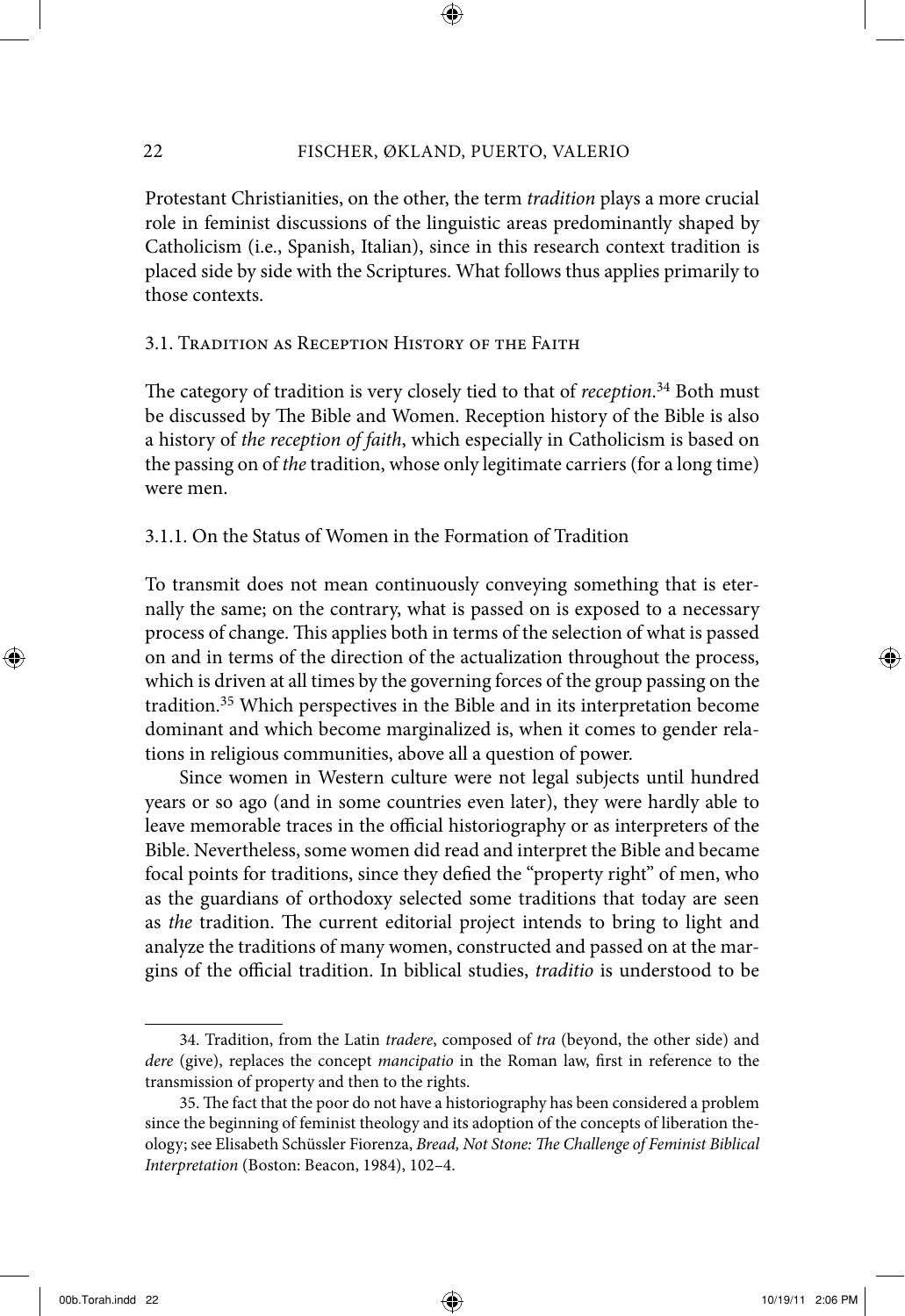⊕

an oral and/or written process that passes on, from generation to generation, one's predecessors' fundamental recollections of the faith. This process, with a pretext of faithfulness, always developed within a particular community and its culture. In the meanderings of this process, as in the course of rivers, there are many tributaries, some of which supply while others drain. In the transmission of collective memory, in the narratives and in the habits, there are hidden emotional, political, and ideological aspects that determine what must or must not be remembered and transmitted, who can be responsible for the transmission, what must be done and with what aim, which pieces of transmission should be legally binding and which should remain peripheral. This process carries with it traces of strife and resistance and leads the term *tradition* back to its double meaning: the act of transmission itself and the transmitted contents.

#### 3.1.2. The Act of Transmission: Women as Agents

Even when the act of transmission was for a long time officially attributed to men, women in fact also participated in transmission, since the act of transmission is closely related to the psychosocial process of *identity* formation. The patriarchal system considers the act of transmission as *cultural* formation. Accordingly, tradition is identified with the guiding lines of a culture that, until just a few centuries ago, were inseparable from religion. Such a patriarchal understanding of an official transmission hides yet another unofficial aspect of the act of transmission, the one that is carried out by women. In this living process of transmission we find two apparently contradictory lines. According to the first one, the women, as products of a socialization into patriarchy, carry patriarchal culture, identity, and tradition. According to the second one, women *simultaneously* transmit *as tradition* also particular traditions that are usually identified with women. The critical feminist perspective seeks, with great analytical force, to distinguish between these two lines, to relate them to each other, and, in some cases, to oppose them to one another. Feminist biblical exegesis of the past century well accounts for this and, consequently, also of the history of women within the studies of gender and of feminist theory.

3.1.3. Who Transmits What? Women as Active and Passive Subjects of Tradition

Exegetes and feminist historians of the Bible have, already for decades, worked hard to identify the traces of women and their resistance in the main traditions and to use these traces against women's invisibility and marginalization

⊕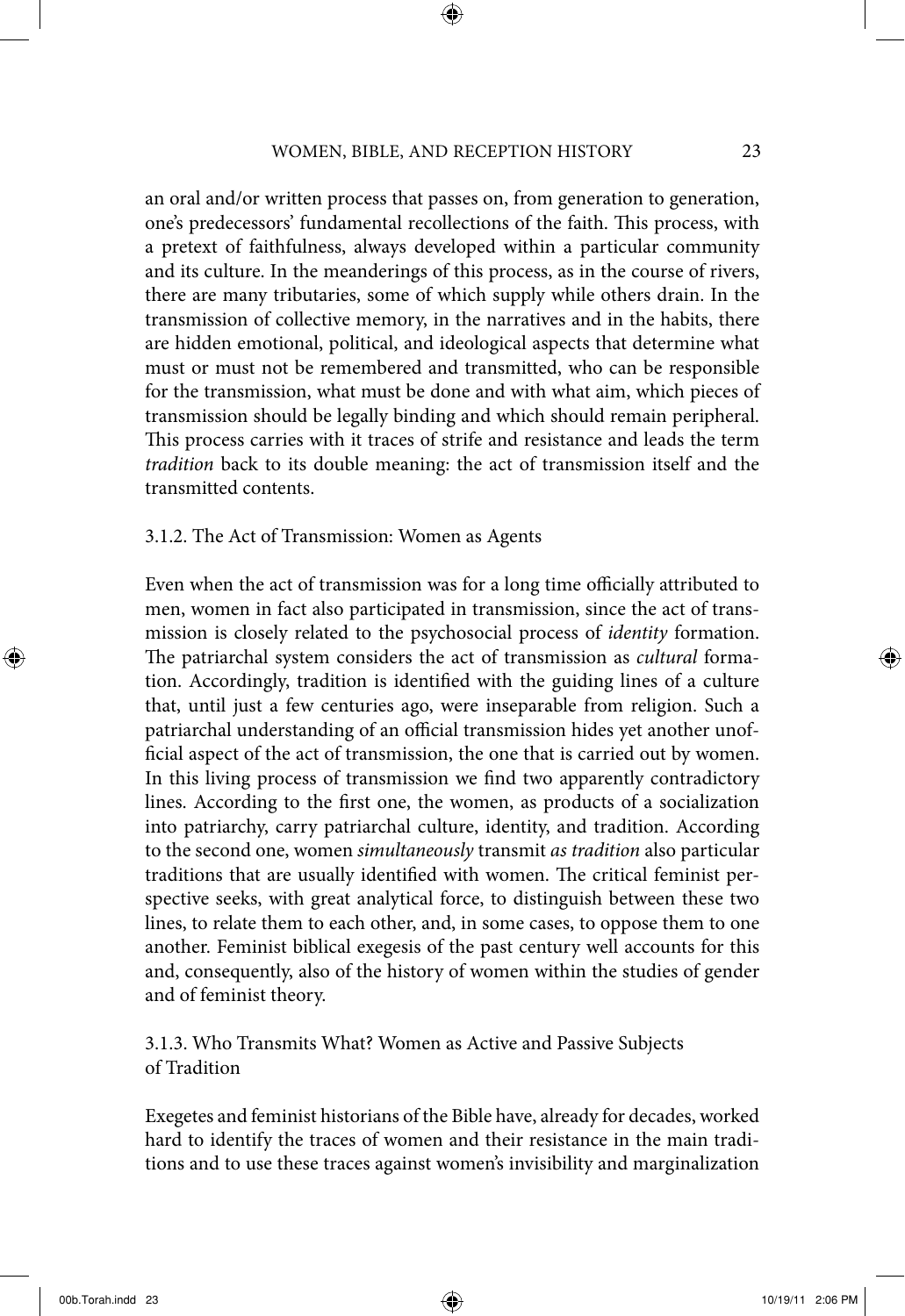⊕

in face of these same traditions. They have sought to analyze critically the processes of transmission and reception that gave the biblical texts the form in which they reached us today. It appears that women have been active agents as biblical texts emerged, as well as in their reception, even if their traces are not easy to recover.

The role of women in the processes from the emergence of the texts, through the process of definition of canonical scriptures, and to the adaptation of traditions into authoritative tradition is today the subject of great controversy. Athalya Brenner and Fokkelien Van-Dijk-Hemmes have used the distinction of male-voices and female-voices, which appear in the biblical texts, to analyze the social groups passing on biblical materials.36 With this notion, they have detached the question of the emergence of the biblical texts from questions about particular authors and their gender. We wonder whether such hermeneutical attempts could not also be useful for a larger part of the biblical reception that was not initially conceived as *Autorenliteratur* (literature by authors).

The project The Bible and Women is particularly interested in critically analyzing the androcentric processes of the transmission and thereby itself becoming a part of the chain of transmission. The roles of women in the creation and reception of the biblical traditions of Judaism and Christianity should no longer be concealed. The project wants to relate, in detail, the story of women's reception with its bright notes and more obscure dimensions. So, it is meant to be a lucid guide for those who want to see themselves as part of the chain of transmission in which both women and men have participated. We believe that in this way, on the basis of our critical scholarly contribution with its multilingual, international, multicultural, and interconfessional facets, we will contribute to the creation of a more egalitarian tradition and a more complete and adequate reception of our very rich cultural heritage.

#### 3.1.4. Fragile and Strong Traditions

The traditions of a culture, a people, or a religion are certainly part of a collective human capital. Their shared characteristics are their historical conditioning and, hence, their capacity to develop. This capacity, as history shows, is paradoxical. A solid tradition with deep roots is not immobile; it is not a fragile treasure exhibited for passive contemplation and under the protection of those who preserve it from ruin. A solid tradition is, on the contrary, one that

00b.Torah.indd 24 10/19/11 2:06 PM 0/19/11 2:06 PM 0/19/11 2:06 PM 0/19/11 2:06 PM 0/19/11 2:06 PM 0/19/11 2:06 PM 0/19/11 2:06 PM 0/19/11 2:06 PM 0/19/11 2:06 PM 0/19/11 2:06 PM 0/19/11 2:06 PM 0/19/11 2:06 PM 0/19/11 2:0

⊕

<sup>36.</sup> Athalya Brenner and Fokkelien van Dijk-Hemmes, *On Gendering Texts: Female and Male Voices in the Hebrew Bible* (Biblical Interpretation Series 1; Leiden: Brill, 1997).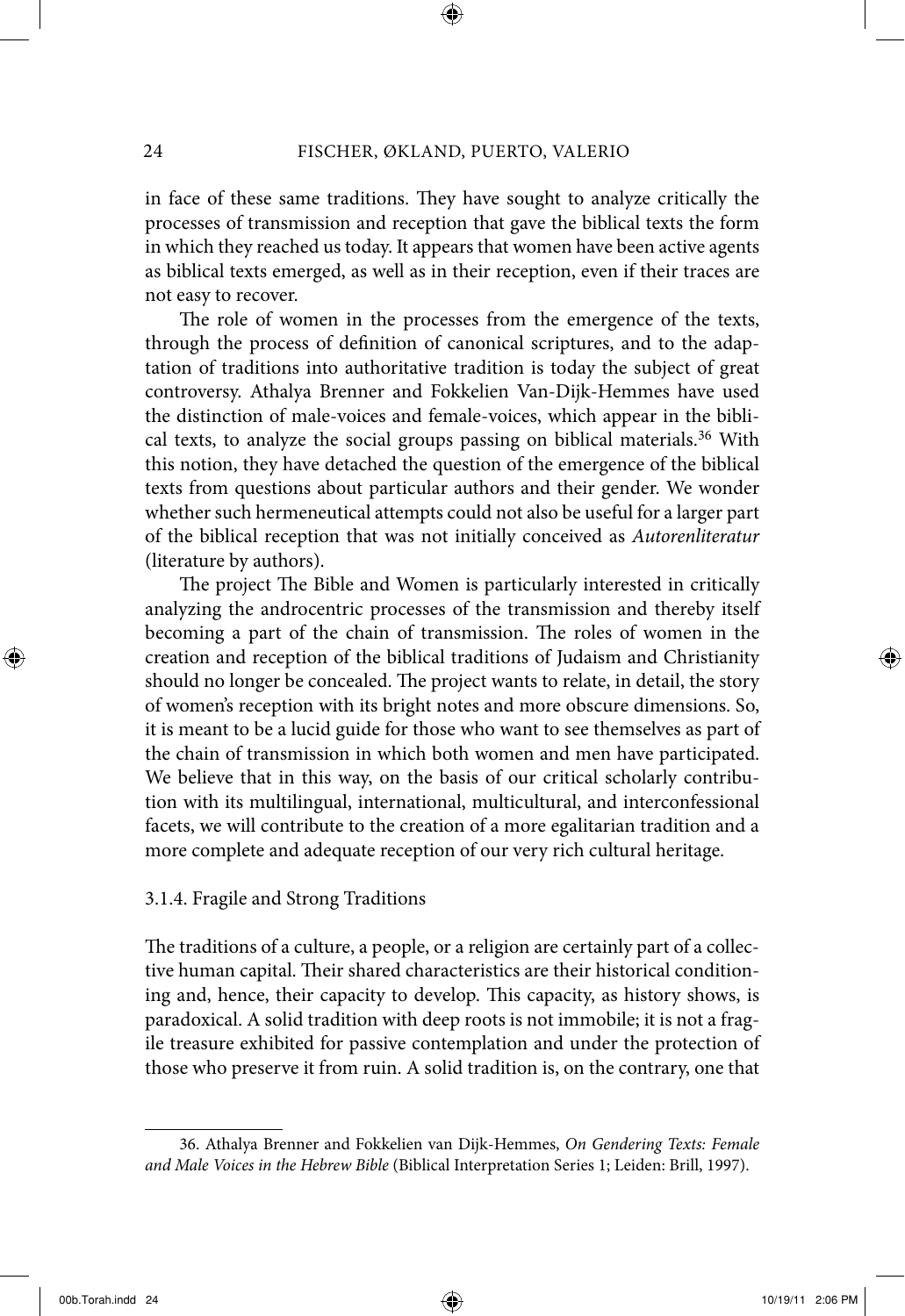⊕

does not fear the moves that its own historical condition pushes it to make. When we speak about tradition with regard to the Bible, we are referring to this concept of necessary adaptation. In the Bible there is not one unified tradition but rather several great lines of tradition, and the greater they are, the more frequently they have been exposed to—and integrated—modifications and changes. Consequently, a really strong tradition is characterized by its paradoxical nature because it grows stronger as it adjusts to new situations that imply change, and through change it acquires the capacity to stimulate further mutations.

The Bible and Women acknowledges the studies both of women inside the traditions who see tradition as support and also of those who regard the tradition as an enemy and opponent. It analyses those basic elements of tradition that originated with women and that have endured changes because they are, and have been, promoters of further transformations in the Bible as well as in the entire history of reception.

#### 3.2. Exegesis as Reception

The interpretation of Scripture was, for a long time, a field for those religious communities who recognized the Bible as authoritative Scripture. Exegesis as scholarship is today, in most cases, still confessionally tied on a personal or institutional level; however, it does not interpret texts primarily according to pastoral needs but according to scholarly, transparent rules.

## 3.2.1. From the Prehistory of the Text to Its Aftermath

If the Western tradition of research during the past couple of centuries above all dealt with the prehistory of the biblical text, starting from the postulated oral beginnings and ending with the emergence of the final form of the canonical text defined with all the rules of the exegetical art, over the past decades the research questions have shifted more and more toward an area largely neglected for a long time: *reception research*. This research is interested not only in what the biblical texts might have meant in their original context and how they interact with the ideologies of the time of their emergence (historical-critical research) but also in what they have been taken to mean and how they have been used, inculturated—and abused. It is clear that interest in reception history is finally also establishing itself more firmly in biblical studies (after colleagues in literary and art history have been pursuing this approach for a long time), from the emergence of a great many new multivolume reference works and series such as The Bible through the

⊕

↔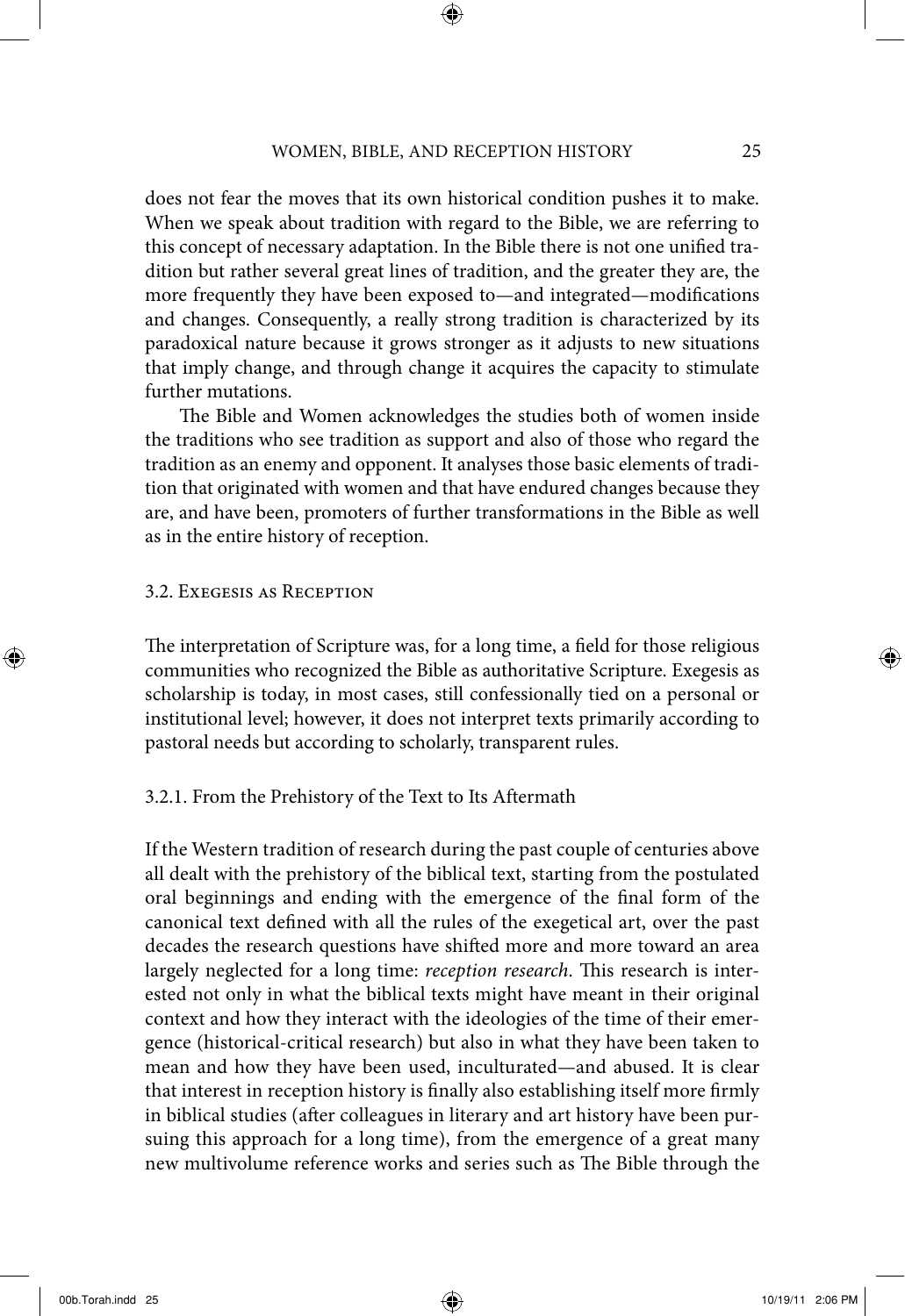Centuries<sup>37</sup> and *The Encyclopedia of the Bible and Its Reception*.<sup>38</sup> Reflections on the reception history of a text are now regularly included even in mainstream traditional biblical commentary series.39

The term that now gradually reaches consensus, "reception history," is usually understood as wider than the previous notions of "history of exegesis" or "history of interpretation," which mainly meant the academic understanding and appropriation of the texts in question, something in the direction of "history of research." The term *Wirkungsgeschichte* (the German term is used even in English, or alternatively "effective history") presupposed, to a too great extent, that the Bible was the source of clear and identifiable effects in culture and society. With the development of the field in question, it was, on the one hand, gradually realized that if we mean that the Bible has "effects," then we need measures to pin down and demonstrate the extent to which something is an effect of the Bible rather than of a myriad of other factors. Without such measures, the term will be too slippery to be a useful analytical tool.40 On the other hand, this is a lot to ask if one wants to *understand* the

39. See, e.g., Herders Theologischer Kommentar zum Alten Testament, whose concept was developed over a ten-year period, and whose volumes now appear successively by Herder-Verlag, Freiburg. See also some of the volumes of the Evangelisch-Katholischer Kommentar (Neukirchen-Vluyn: Neukirchener), esp. Ulrich Luz, *Das Evangelium nach Matthäus* (EKKNT 1; 4 vols.; Neukirchen-Vluyn: Neukirchener, 1985–2002), and Wolfgang Schrage, *Der erste Brief an die Korinther* (EKKNT 7; 4 vols.; Benziger: Zürich 1991– 2008) and the NIGTC (Grand Rapids: Eerdmans), esp. Anthony Thiselton's volume on 1 Corinthians.

40. See, e.g., Heikki Räisänen, "The Effective 'History' of the Bible: A Challenge to Biblical Scholarship," *Scottish Journal of Theology* 45 (1992): 303; Ulrich Luz, *Mt 1–7* (vol. 1 of *Das Evangelium nach Matthäus*; 5th ed.; EKKNT 1.1; Neukirchen-Vluyn: Neukirchener, 2002), 106–8; John Sawyer, "The Place of Reception-History in a Post-Modern Bible Commentary." Online: http://www.bbibcomm.net/news/sawyer.html.

<sup>37.</sup> David Gunn, Judith Kovacs, Christopher Rowland and John Sawyer are editors of the series The Bible through the Centuries (Oxford: Blackwell, 2003–). Since the focus is on historical readings and the uses and effects of biblical texts, this series constitutes a radical departure from the norms of the biblical commentary tradition. Still, typical of a more Protestant Christian tradition, the series is structured like a biblical commentary series, in that one volume is devoted to each of the books of the Bible (with some exceptions for minor books/letters). In other European languages, there is an Italian series with an encyclopedic scope currently being published under the title La Bibbia nella Storia, edited by Giuseppe Barbaglio for the publishing house Dehoniane in Bologna. In French, already in the 1980s (1984–1989) the publishing house Beauchesne in Paris published the eightvolume encyclopedia *Bible de tous les temps*, structured according to historical periods.

<sup>38.</sup> Hans-Josef Klauck et al., eds., *The Encyclopedia of the Bible and Its Reception*  (Berlin: de Gruyter, 2010–).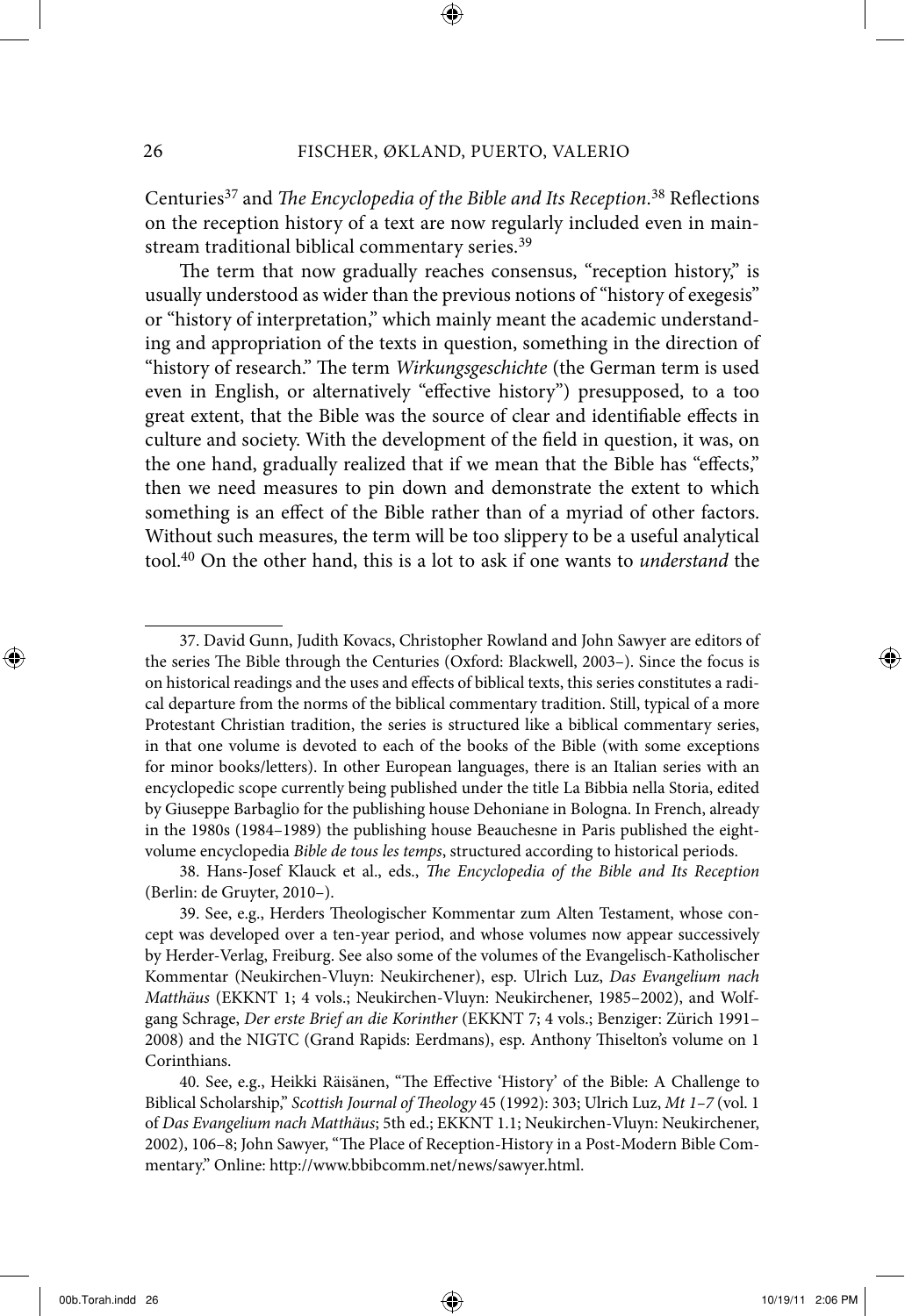⊕

workings of authoritative texts in historical societies. Colleagues from disciplines other than biblical studies especially have particularly made it clear that a study of history *as* an effective history of the Bible can easily develop into a rather reductionist historical project. In illiterate cultures, as well as in modern cultural expressions, biblical books are rarely experienced as discrete entities. In a Christian setting at least, it would be extremely difficult to pin down the effects of the book of Genesis as distinct from the effects of the Gospel of Matthew. An adequate reception history must allow for this fact instead of continuing to beg for consistency in messy material. Although the term "reception history" may be analytically less sharp, it is more sensitive to the nuances of the workings of the biblical text in different social and cultural areas, which is probably the reason why the term has been preferred in the most recent and most ambitious reference works, including works also of aesthetic, legal, or representative value. This term is furthermore acceptable to scholars outside the discipline of biblical studies. The term is, finally, particularly apt when working on women's encounters with biblical texts: since through long periods women have not had access to formal training or formal office, their readings would not then count as "interpretation" or "exegesis." As women have had limited access to power, their readings would seldom result in measurable social, political, or cultural effects. Still, women have read and used the Bible, and some have been privileged enough to leave traces in print and paint, or otherwise. All of this can be studied under the inclusive concept of "reception history."

3.2.2. On The Multiple Meanings of the Texts and the Role of Readers in the Creation of Meaning

Thus we see how the changing terminological choices reflect developments and an accumulation of knowledge in the field as such. Greater knowledge of the variety of ways historical readers have responded to the biblical texts has expanded our understanding of the history of the texts. Indeed, it has also expanded our understanding of the texts themselves, their meanings, and their workings. First, the more one sees how real audiences have responded, the better guesses scholars will be qualified to make concerning how original audiences may have responded. For this reason, scholars with a primary interest in the origins of the text in question should also pay more attention to its reception history. Second, it has become clearer that the meaning of canonized texts is a result of interaction between the texts and their readers and that even if one operates with a closed concept of canon there can never be a completion or closure of meanings of this canon. When we take all the different things readers and recipients can do to the Bible into serious consideration, it

⊕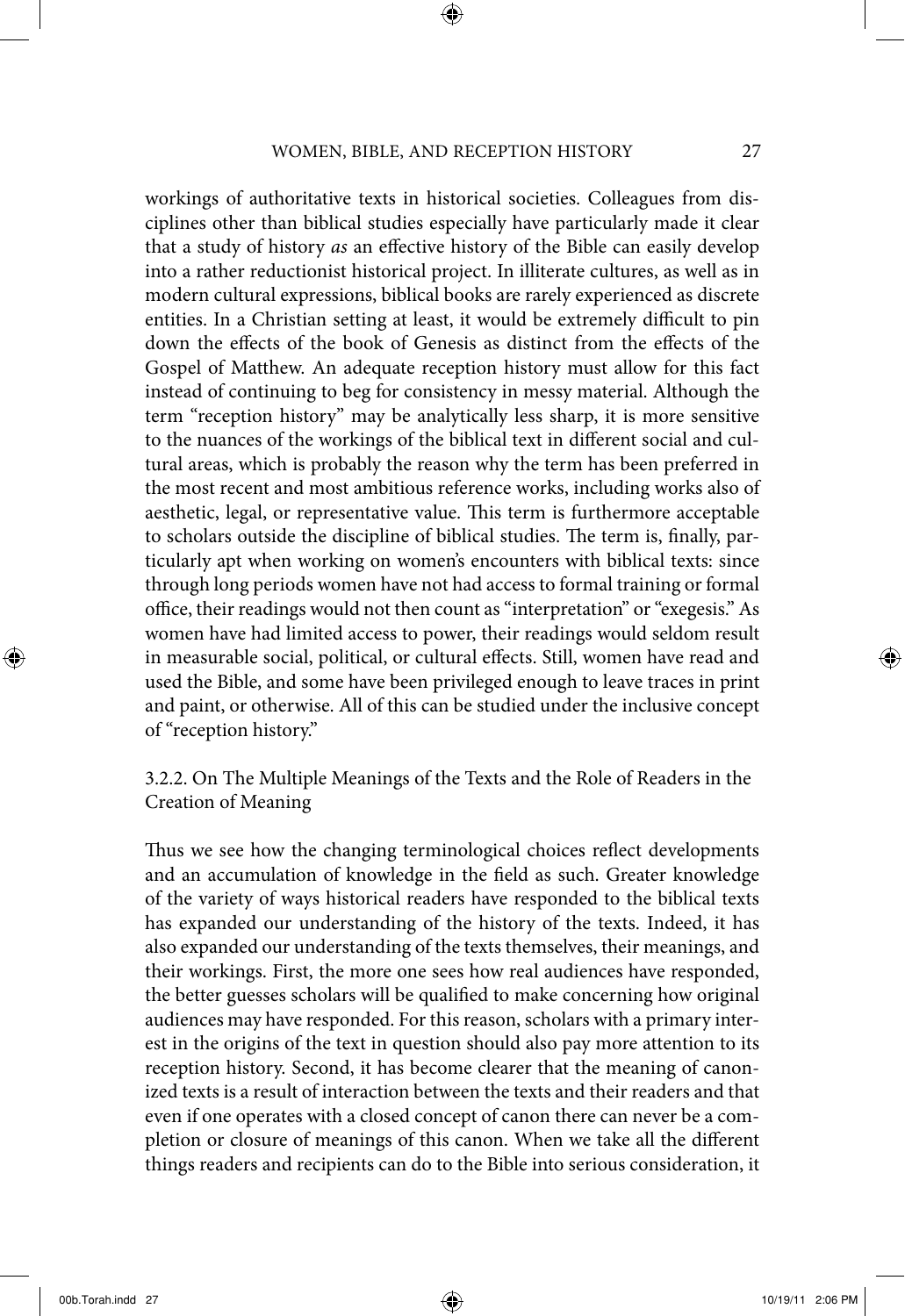becomes clear that it is not a closed, separate entity that has had separate and identifiable effects but rather a living text kept alive by the recipients' constant re-creation of it. For this reason, the term "reception history" and the notion of text, canon, and tradition that it entails bring to the fore a range of methodological questions and challenges that will not be consistently pursued in this interdisciplinary project proper, because the challenges will be different according to the disciplinary angle and because the most urgent need is to present the *material*. Instead, the theoretical and methodological questions are relegated to specialized forums associated with the project and further discussed there.<sup>41</sup> Reception history, then, is not an exercise in cataloguing; it is not reductionist and mono-causal history-writing; nor is it merely a descriptive overview of the authoritative readings of particular biblical texts by pillars such as Rashi, Aquinas, or Luther. These obviously deserve a place, but the picture is much larger and far more complicated than that.

Even if reception history gives us a better and more concrete grasp of how the biblical texts have worked to produce meaning historically, we do not see a reception-historical endeavor as primarily a way of getting at what the biblical texts' original intention was. This encyclopedia could rather be seen as a gender-inclusive display room of what the reception history of the Bible might *also* be if we include a focus on the reception of gender-relevant texts and interpretations generated by women. Some of the interpretations considered here might be written off as exotica by some, but we maintain that they can contribute to new gender-inclusive syntheses. They represent, in fact, an untapped world that we believe biblical scholars should pay more attention to, rather than continuing to inhabit only a small part of the "museum" and interacting only with a limited range of male interpreters usually considered authoritative.

Thus far, all larger-scale reception-historical encyclopedias, series, and projects have failed to include gender among the basic structuring categories of the project in question<sup>42</sup>—if it has been reflected upon at all. This is partly

00b.Torah.indd 28 10/19/11 2:06 PM 00b.Torah.indd 28 10/19/11 2:06 PM

<sup>41.</sup> See, e.g., the proceedings of the Norwegian Research Council–funded project Canonicity, Gender and Critique: The Hermeneutics of Feminism and Canon Transformations, which sponsored parts of the encyclopedia but especially focuses on theory and method: http://www.stk.uio.no/English/canonicity.html. See further William John Lyons and Jorunn Økland, eds., *The Way the World Ends? The Apocalypse of John in Culture and Ideology* (Sheffield: Sheffield Phoenix, 2009). In the introduction to that volume (1–30), Økland expands further on many of the points presented in short form here.

<sup>42.</sup> A structural exception is the series edited by Giuseppe Barbaglio mentioned above, La Bibbia nella Storia, in which a volume edited by Adriana Valerio has appeared, *Donne e Bibbia: Storia ed esegesi* (La Bibbia nella Storia 21; Bologna: Edizione Dehoniane, 2006), to which also the other three general editors of this research project contribute. In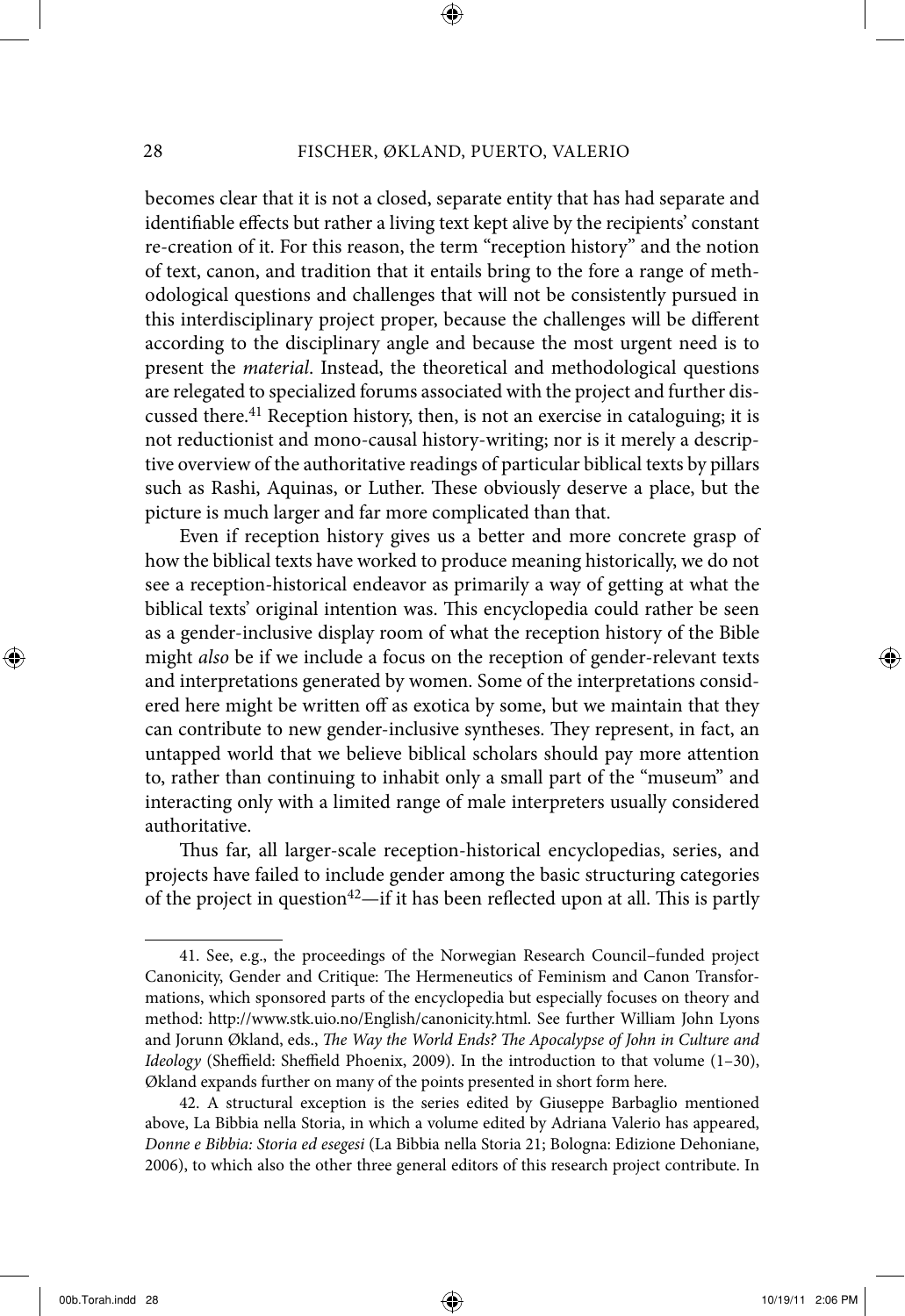due to the reception historians' sources: through most of European/Western history, it was predominantly men who had access to reading, writing, and positions of interpretive authority. Mainly men's interpretations of the Bible were transmitted, and the result of the elimination of the corrective voice that women might have represented is that the body of preserved interpretations contains an inevitable androcentric focus. This androcentric focus has consequences both for the way reception historians approach "women-texts" (biblical texts with particular relevance for women) and also for if and how they present women as exegetes. A feminist reception history of biblical texts of particular relevance to women has yet to be written, likewise a history of women's biblical readings.

#### 3.3. Questions for Further Research

The Bible does not have a uniform model of sexed human existence, nor has it just one conception of how the relationship between the sexes should be organized. In order to account for different views, can social places be reconstructed in which discussions around gender roles and models took place? How do changes in social conditions affect the reception of such texts? When and under which conditions are egalitarian concepts actualized and when are hierarchical ones? Can the developments of theological anthropologies and their legitimizing reference to the Bible be incorporated into social history? Reception history does not follow a straight course. Some topics are especially popular in certain periods only to then disappear again completely. Particularly eloquent examples are the queen of Sheba in the Middle Ages or the representation of Judith in Italian baroque painting. How do such "fashions" arise, and why do they disappear?

These tasks and questions, to which the project will have to dedicate itself, make it clear that the history of interpretation of biblical texts is not simply the history of influence or tradition but rather a reception history. What is judged relevant and what is left aside, which topics or literary figures are used and which message is to be mediated in each case, all of this depends on the determinations of particular periods and is neither simply an effect of great texts nor the product of a tradition never closed or broken off.

Finally, we are also aware of the ecclesiological and theological consequences of this project. Although the project does not directly address problems of this kind, we cannot ignore that the kind of exploration of the sacred

 $\bigoplus$ 

this volume, a history of women's biblical interpretation is presented separately from "general" history, and thereby the volume defends a compensationalist claim.